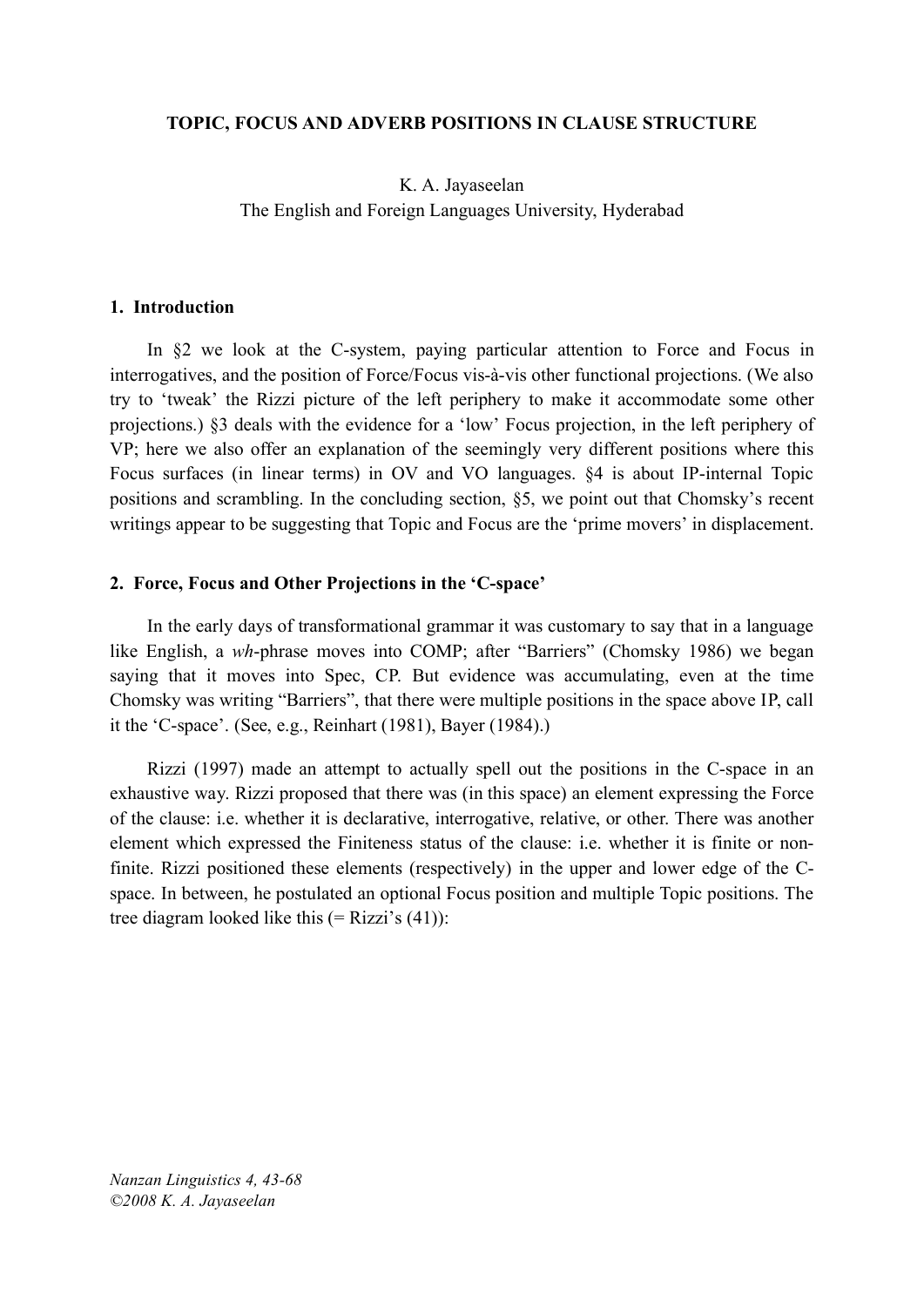

In Italian, a relative operator occurs to the left of a topicalized element, and a question operator to its right  $((2)-(3) = Rizzi's (42)-(43))$ :

(2) a. Un uomo a cui, il premio Nobel, lo daranno senz'altro

'A man to whom, the Nobel Prize, they will give it undoubtedly'

b. \* Un uomo, il premio Nobel, a cui lo daranno senz'altro

'A man, the Nobel Prize, to whom they will give it undoubtedly'

(3) a. \* A chi, il premio Nobel, lo daranno?

'To whom, the Nobel Prize, will they give it?'

b. Il premio Nobel, a chi lo daranno?

l

'The Nobel Prize, to whom will they give it?'

These facts are explained, Rizzi pointed out, if the relative operator is in ForceP and the question operator is in FocP in a configuration like  $(1)$ .

Rizzi suggested that Force and Finiteness can be specified syncretically, on a single head, in a language; thus the English complementizer *that* can normally express both Force and

<sup>1</sup> Strictly, according to (1), it should be possible to have a topicalized element even *below* FocP; so (3a) ought to be fine. But the lower Topic position (Rizzi argues) is possible only when FocP is not filled by a question operator (for reasons having to do with I-to-C movement, see Rizzi (1997) for details).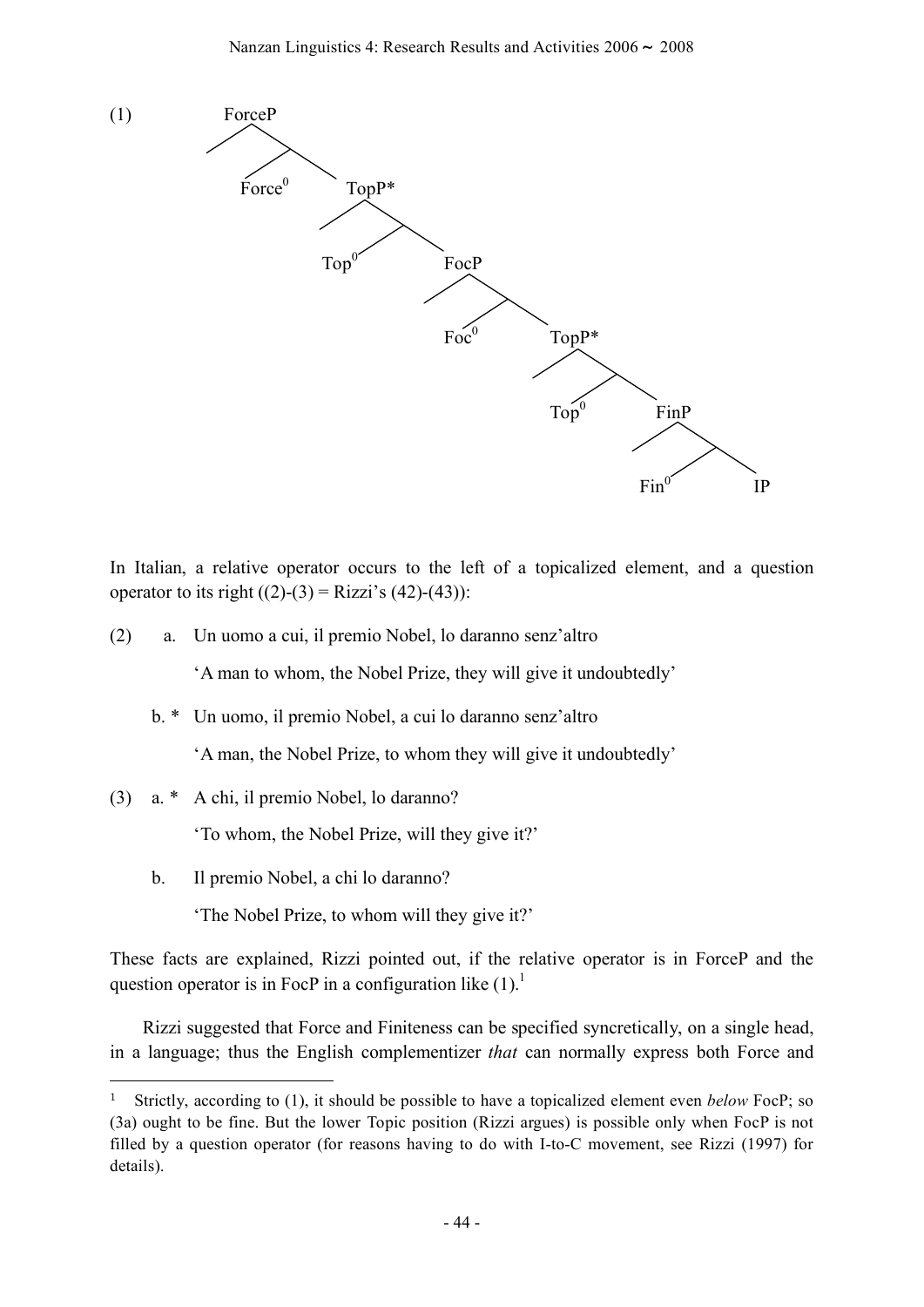Finiteness, i.e. is both +Decl and +Fin. But when the Topic-Focus area is activated, it is pure Force and is realized in the Force head, thereby preceding any topicalized element:

(4) I think that next year, John will win the prize.

In Jayaseelan (2001b), I suggested that interrogative Force is expressed by the disjunction operator. This is transparent in many languages. In Malayalam the disjunction marker is *-oo*; the same *-oo* shows up at the end of a question clause, as a question particle:

(5) a. John-ooBill-oo Peter-oo

'John or Bill or Peter'

b. Mary wannu-oo ? Mary came -Q 'Did Mary come?'

 $\overline{a}$ 

In Sinhala, *d∂* is the disjunction marker and also the question particle:

| (6) | a.      | mahattea -t $\partial$ tee d $\partial$ koopi d $\partial$ oone?        |  |  |  |
|-----|---------|-------------------------------------------------------------------------|--|--|--|
|     |         | mister -DAT tea Q coffee Q necessary                                    |  |  |  |
|     |         | 'Does the mister want tea or coffee?'                                   |  |  |  |
|     | $b_{1}$ | Chitraee pot $\partial$ kieuwa d $\partial$ ?<br>Chitrathis book read Q |  |  |  |
|     |         | (Gair 1970, cited in Bayer 2004)<br>'Did Chitra read this book?'        |  |  |  |

In Japanese, *ka* is the disjunction marker and also a question particle:

| (7) | a.      | John-ka Bill-(ka)-ga<br>hon-o katta<br>John-Q Bill-Q -NOM books bought |                                    |  |
|-----|---------|------------------------------------------------------------------------|------------------------------------|--|
|     |         | 'John or Bill bought books.'                                           | (Kuroda 1965, cited in Bayer 2004) |  |
|     | $b_{-}$ | Dare desu ka?<br>who is $Q$                                            |                                    |  |
|     |         | 'Who is it?'                                                           | (Baker 1970)                       |  |

What about English? On the face of it, English appears to have (only) a null disjunction operator. But evidence from some West Germanic dialects suggests that the disjunction operator English employs in its questions is *if* (Jayaseelan 2005). The *if* is 'silent' when a *wh*phrase moves up next to it, but otherwise surfaces. <sup>2</sup> Let us say that in English questions, the

<sup>2</sup> 'Whether …' could be underlyingly 'whether if …'; and just in this case, either the *wh*-phrase or *if* can be silent: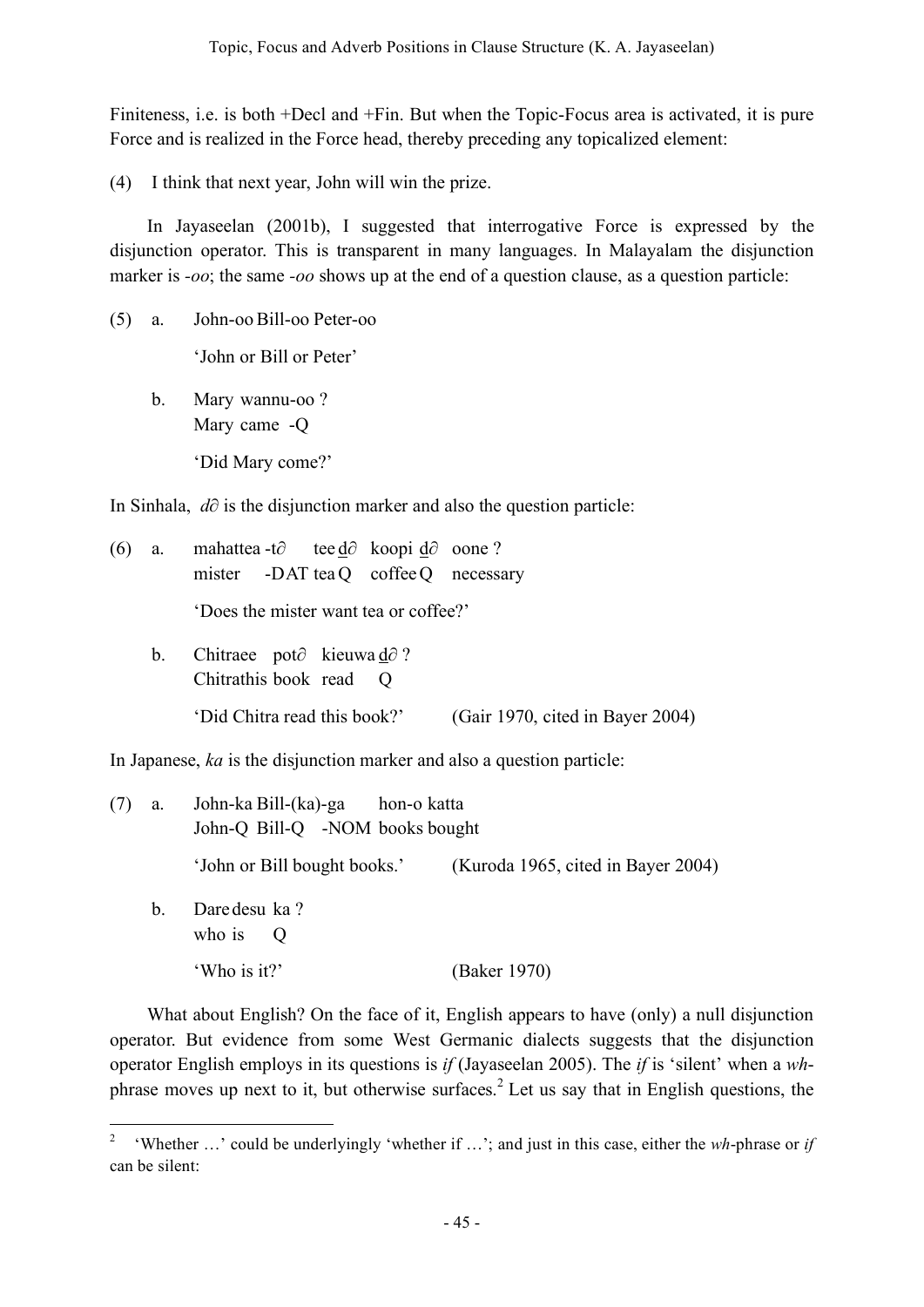Force and Focus heads are syncretic; and that it is the Focus feature on the head of the ForceP – namely *if* – that "pulls up" a *wh*-phrase to the Spec position.

The West Germanic dialect data that I referred to are the following. In "colloquial substandard Dutch" we get a sentence like (8) (from Bayer (2004), who cites E. Hoekstra (1993)):

(8) Ze weet [wie [of [ dat [hij had willen opbellen ]]]] she knows who if that he had wanted call

'She knows who he wanted to call.'

Note the 'who – if – that' sequence. We can postulate the following structure:



It has been suggested (Bayer 2004: §8; see also his references) that an embedded clause has no force layer (ForceP). The argument is that an embedded clause is not an utterance and therefore cannot have illocutionary force; an embedded question (e.g.) does not denote a question, it can only 'refer' to a question. (This claim is of course contrary to the position of Rizzi, who postulates a uniform C-system for every clause.)

However it is perhaps a mistake to identify Rizzi's notion of Force with the illocutionary force of speech act theory. In Jayaseelan (2001b) I argued that the "question meaning" of a direct question – namely a request for information – is actually a matter of pragmatics. The

- (i) a. I don't know whether if John will come.
	- b. I don't know whether if John will come.

<sup>3</sup> In Middle English, like in the Dutch dialect illustrated above, *that* was clearly just the head of FinP and carried no meaning of declarative force, cf. (i) (from Bayer 2004, who cites Schleicher 1858):

Middle English (i) men shal wel knowe who that I am 'One shall well know who I am.'

1

Note that *that* cooccurs with, and surfaces to the right of, *who*. We must assume that it has undergone reanalysis in Modern English, moving up to become the head of ForceP and expressing declarative force.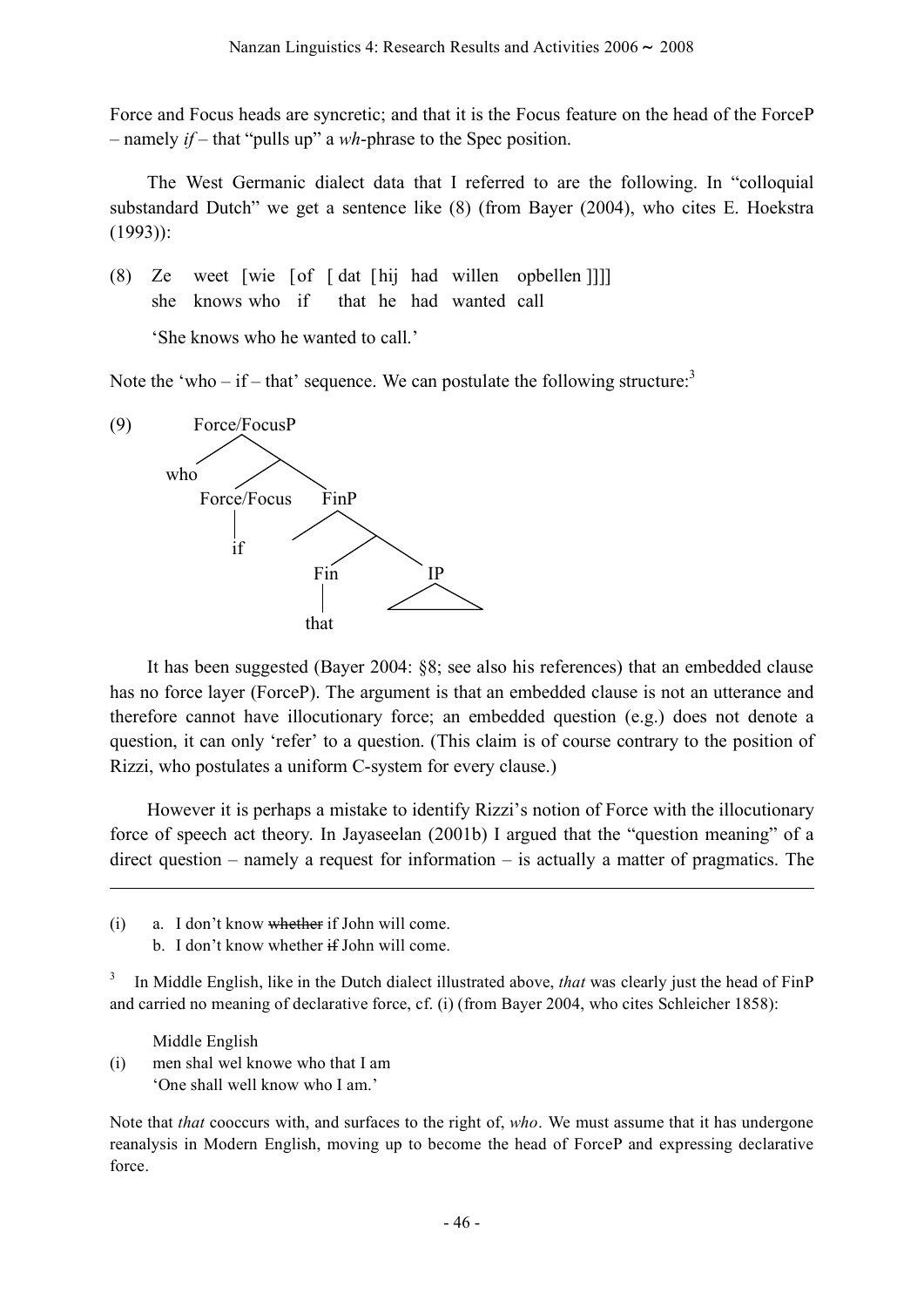syntax itself only presents a disjunction, a partition of a domain of discourse (if we assume the partition theory of question semantics (Higginbotham 1993, Higginbotham and May 1981)). And the partition is implemented by a disjunction operator, which we saw is invariably present in a question clause (whether embedded or matrix). Disjunction (then) is the force of a question clause; which was indeed our rationale for deciding to generate the disjunction operator as the head of ForceP. This ForceP must be present in an embedded clause no less than in a matrix clause.

However there do seem to be differences between the left peripheries of matrix and embedded clauses. One such difference is presented by the so-called "quotative" complementizer. Consider the following Malayalam sentences:

- (10) a. John [Mary wannu enn*∂* ] paRaññu John Mary came COMP said 'John said that Mary came.'
	- b. John [Mary wannu-(w)oo enn*∂* ] coodiccu John Mary came -Q COMP asked 'John asked whether Mary came.'

*enn∂*, as a complementizer, is indifferent to the force of its complement, i.e. whether its complement is (e. g.) declarative or interrogative. Therefore it cannot be generated in ForceP. It cannot be generated in FinP either, for two reasons. Firstly, FinP in Rizzi's schema is the lowest projection in the C-space, but *enn∂* must be generated fairly high: note that in (10b), *enn∂* follows the question particle *-oo*. Which argues – given the OV order of the language – that *enn∂* is generated higher than *-oo*. A second (and more compelling reason) is that *enn∂* is indifferent to the finiteness status of its complement; in fact, it does not even require its complement to be a clause: 4

(10) c. meSiin "Grrr …" enn∂ śabdam uNDaakki machine COMP sound produced '(The) machine made (a) sound "Grrr …".'

 $\overline{a}$ 

So, where do we generate the "quotative"? It must apparently be generated higher than ForceP, if *-oo* heads ForceP.

In fact the quotative is the highest element in the embedded clause – except for one other

(i) ñaan awan -ooD∂ [ PRO pook-uwaan (\**enn∂* ) ] paRaññu I he -to go -INF said 'I told him to go.'

<sup>4</sup> *Enn∂* does not occur (however) in a relative clause (as we show directly), nor in an infinitival complement: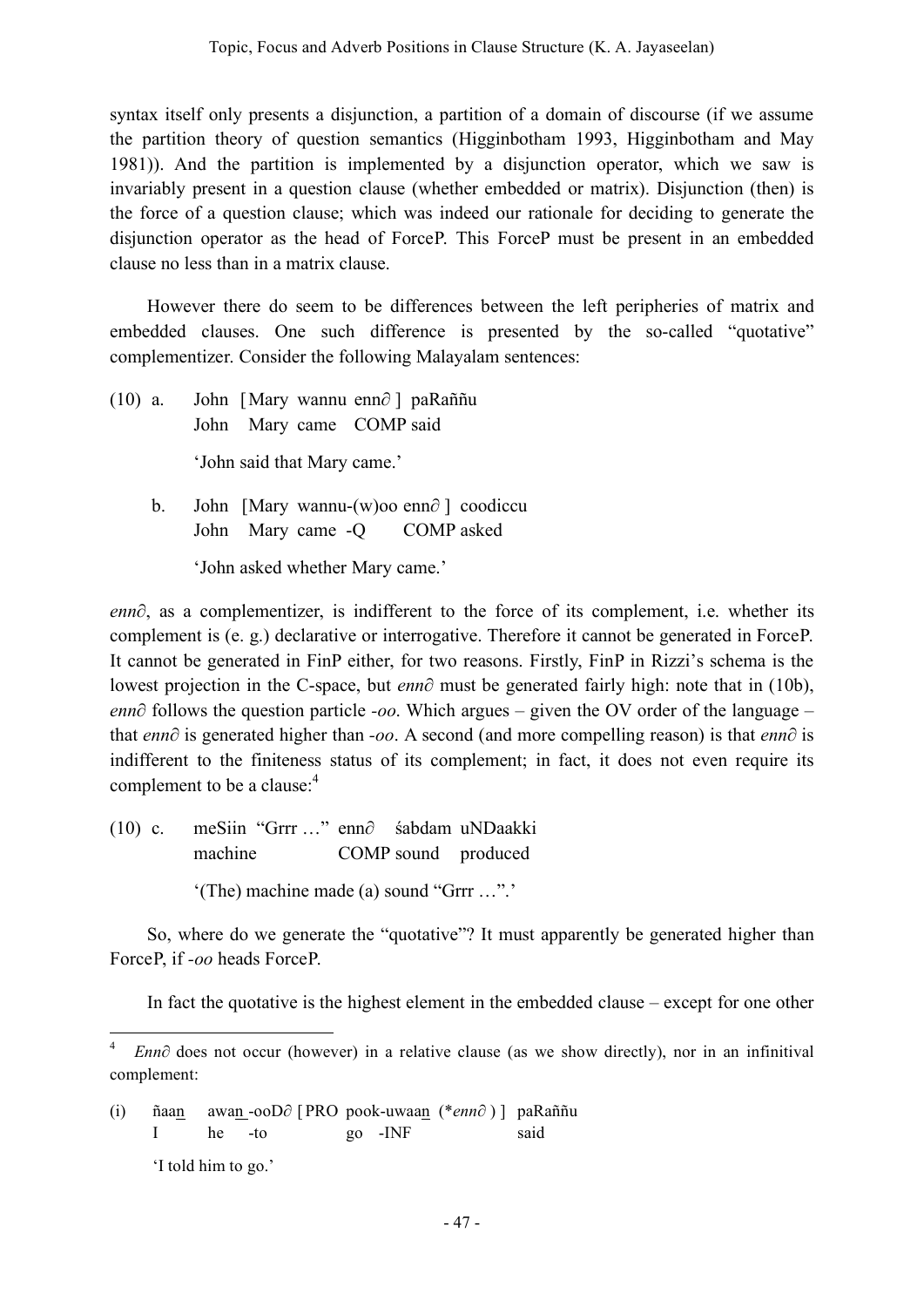element. There is an affixal element *-a* in the language, which is treated as a 'relativizer', because it occurs at the end of the relative clause:

- (11) [JohnkaND-a ] kuTTi John saw -RELAT child
	- '(the) child that John saw'

The relative clause does not allow *enn∂* to occur in it, cf. (12a) and (12b) which show that *enn∂* and *–a* in either order is unacceptable in a relative clause. So one might surmise that *enn∂* and *–a* are generated in the same slot, for which they compete. But this is not correct; for in the noun complement clause, *enn∂* and *–a* must occur, in that order, cf. (13):

(12) a. \* [ John kaND-a enn∂ ] kuTTi John saw -RELAT COMP child b. \* [ John kaNDu enn -a ] kuTTi John saw COMP-RELAT child (13) [ John wannu enn -a ] waartta John came COMP -RELAT news '(the) news that John came'

In (14), we see the relative order of the question particle, the quotative, and the  $-a$  affix:

(14) [John wannu-oo enn -a ] coodyam John came -Q COMP -RELAT question

'(the) question whether John came'

So (in effect), it appears that there is structure above ForceP, given our assumption that the question particle is in ForceP: there must at least be a position for the quotative, and another position for the relativizer *–a*. It seems a reasonable assumption that the Malayalam relativizer  $-a$  occupies the same position as the English or Italian relative pronoun (operator); since both appear to have the same requirement of being adjacent to the 'head' of the relative clause. This in turn suggests that in Rizzi's Italian example (2a) (repeated here), the relative operator may not be in ForceP at all:

(2) a. Un uomo a cui, il premio Nobel, lo daranno senz'altro

'A man to whom, the Nobel Prize, they will give it undoubtedly'

Possibly ForceP only distinguishes between interrogatives and declaratives.

All, or some, of what we said about the quotative element of Malayalam (Dravidian generally) could also be true of the quotative in Korean (example from Bayer 2004: 64):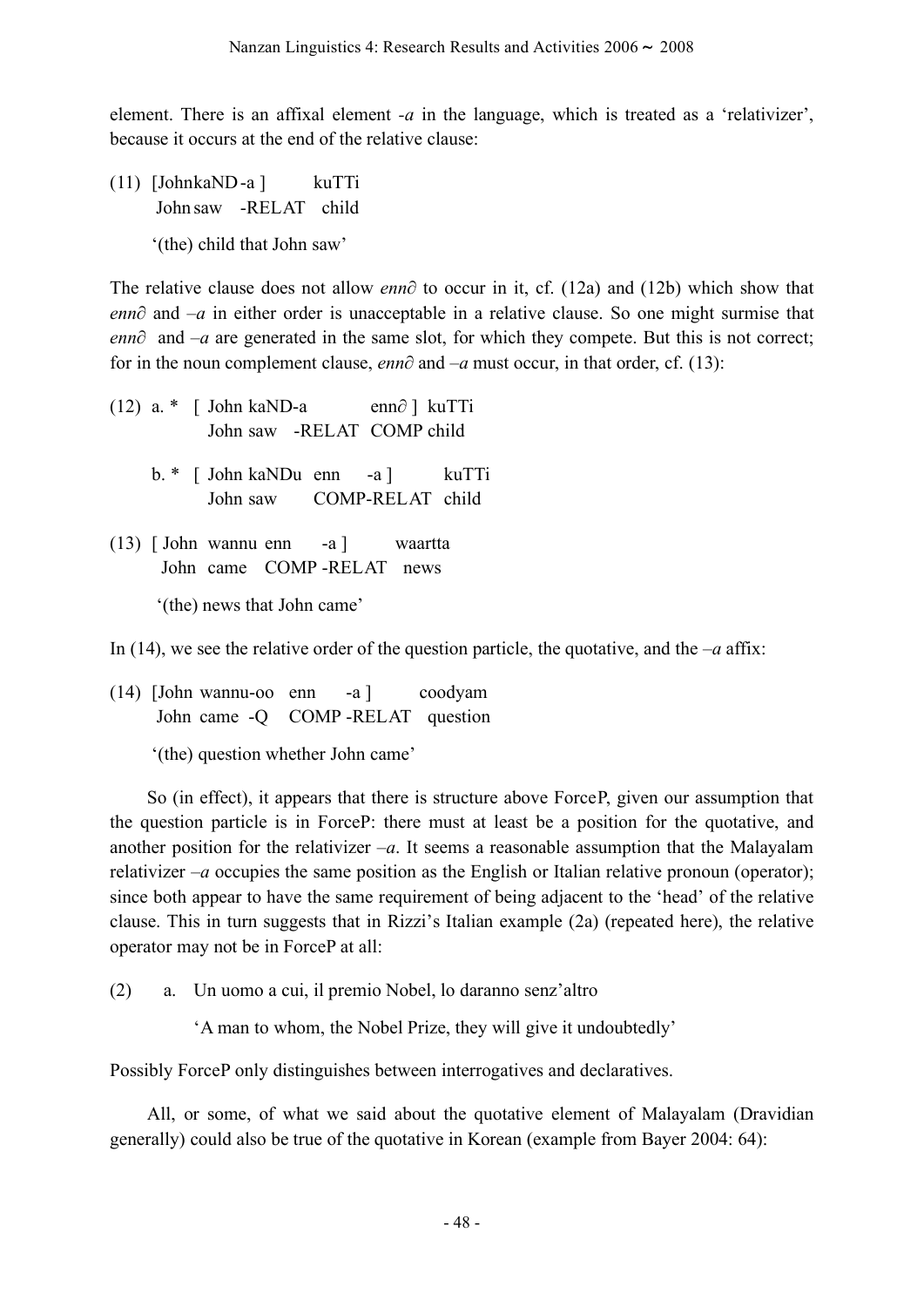- (15) a. akasi -nun [[[ ku-ka mwues-ul mek-kess ] -nya]-ko] mwulessta waitress-TOP he-NOM what -ACCeat -want -Q -QUOT asked 'The waitress asked what he wanted to eat.'
	- b. Bill-um [[[ John-i wa -ss ] -nya ] -ko ] mwulessta Bill-TOP John-NOM come-PAST -Q -QUOT asked

'Bill asked whether John had come.'

Given the universalist claims about the functional hierarchy, should we look for a 'hidden' quotative in other languages as well? I will leave this question open.

### **3. A Focus Phrase above vP**

An important claim embedded in the Rizzi analysis of the C-system is that a *wh*-phrase that moves into COMP, moves into the Spec of a FocP. We can try to generalize this claim and say that all *wh*-movement is into a Focus position.

We now look at some languages that do not move their *wh*-phrases into COMP but nevertheless do move them into a fixed position. We shall try to show that these languages too move their *wh*-phrases into a Focus position, although the Focus position (in this case) is elsewhere than in COMP.

### **3.1.** *Wh***-movement in Malayalam**

Many languages have a requirement that a *wh*-phrase should be contiguous to V. In Malayalam, the natural way to ask a question is by clefting: the *wh*-phrase is moved into the cleft focus:

(16) aar∂ aaN∂ [ ninn-e talli -(y)at∂ ] ? who is you -ACC hit(PAST) -nominalizer

'Who is it that hit you?'

But a non-cleft question also is possible under a fairly strict condition: the *wh-*phrase must be placed immediately to the left of V.

- (17) a. ninn-e aar∂ talli ? you -ACC who(NOM) hit(PAST) 'Who hit you?'
	- b. \* aar∂ ninn-e talli ? who(NOM) you -ACC hit(PAST)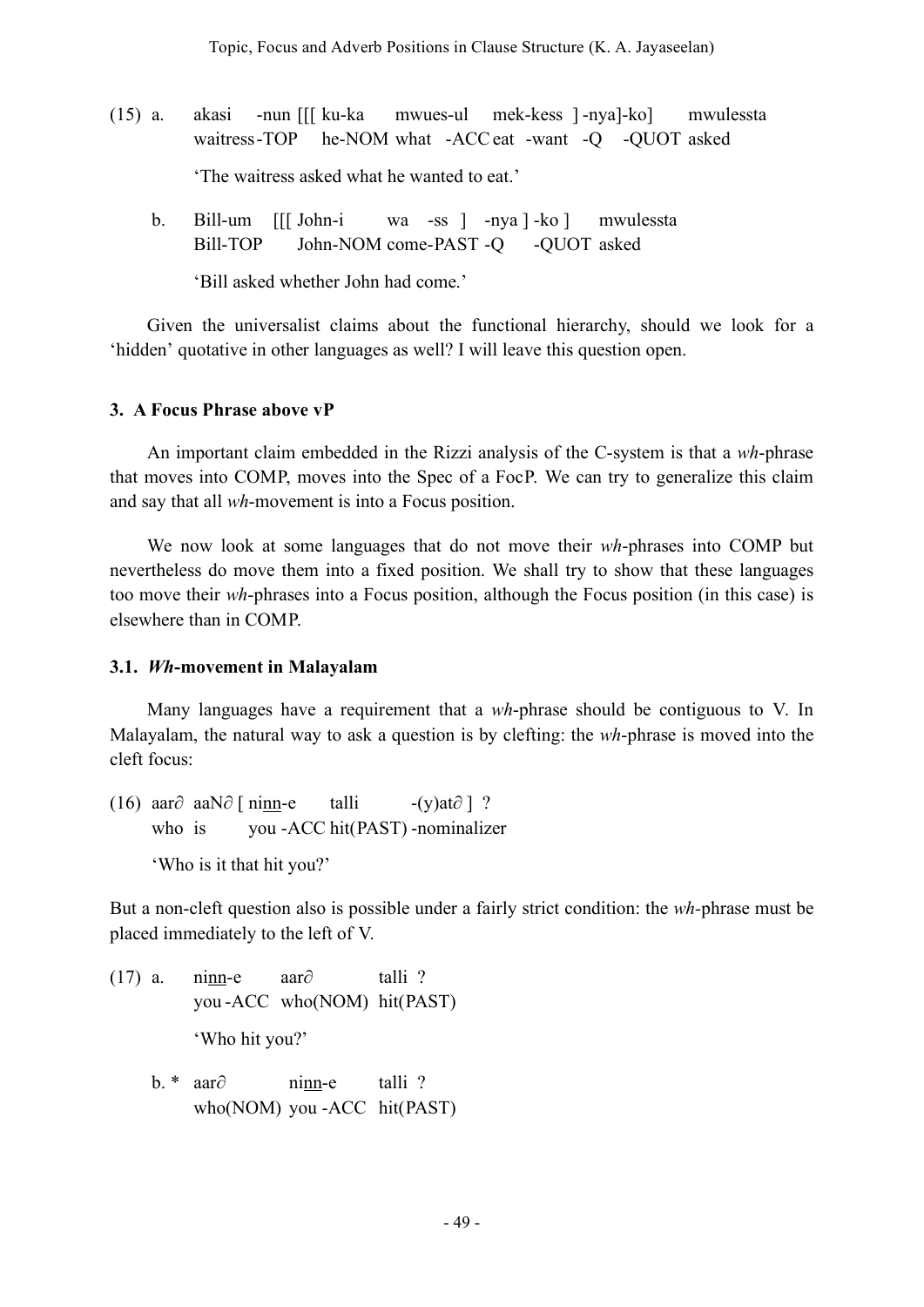- (18) a. iwiDe aar∂ uND∂ ? here who(NOM) is (existential) 'Who is here?'
	- b. \* aar∂ iwiDe uND∂ ? who(NOM) here is (existential)
- (19) a. awan ewiDe pooyi ? he(NOM) where went

'Where did he go?'

b. \* ewiDe awan pooyi ? where he(NOM) went

The question is: how do we get the *wh*-phrase next to V? If we assume an underlying headfinal order in the VP, as is traditionally done in South Asian linguistics, the problem becomes very acute. We have to do two unacceptable things: we have to generate a COMP-like position 'within' VP; also, in a sentence like (17a) or (18a) in which the *wh*-phrase is the subject, we have to lower the subject NP into this position. This is shown in (20):



But – as argued in Jayaseelan (1996, 1999, 2001a) – these problems can be avoided if we assume (following Kayne 1994) that the universal underlying order is Specifier-Head-Complement; and that in languages exhibiting a surface OV order, V's complements have all moved out of the VP. Now if we postulate a FocP above vP, we get the results we want. In a sentence like (17a), the subject NP, being a *wh*-phrase and so being marked [+ Focus], will move into Spec, FocP. The verb's complement, the DO, will move past it by the "VPvacating" movement that is necessary to obtain the surface OV order: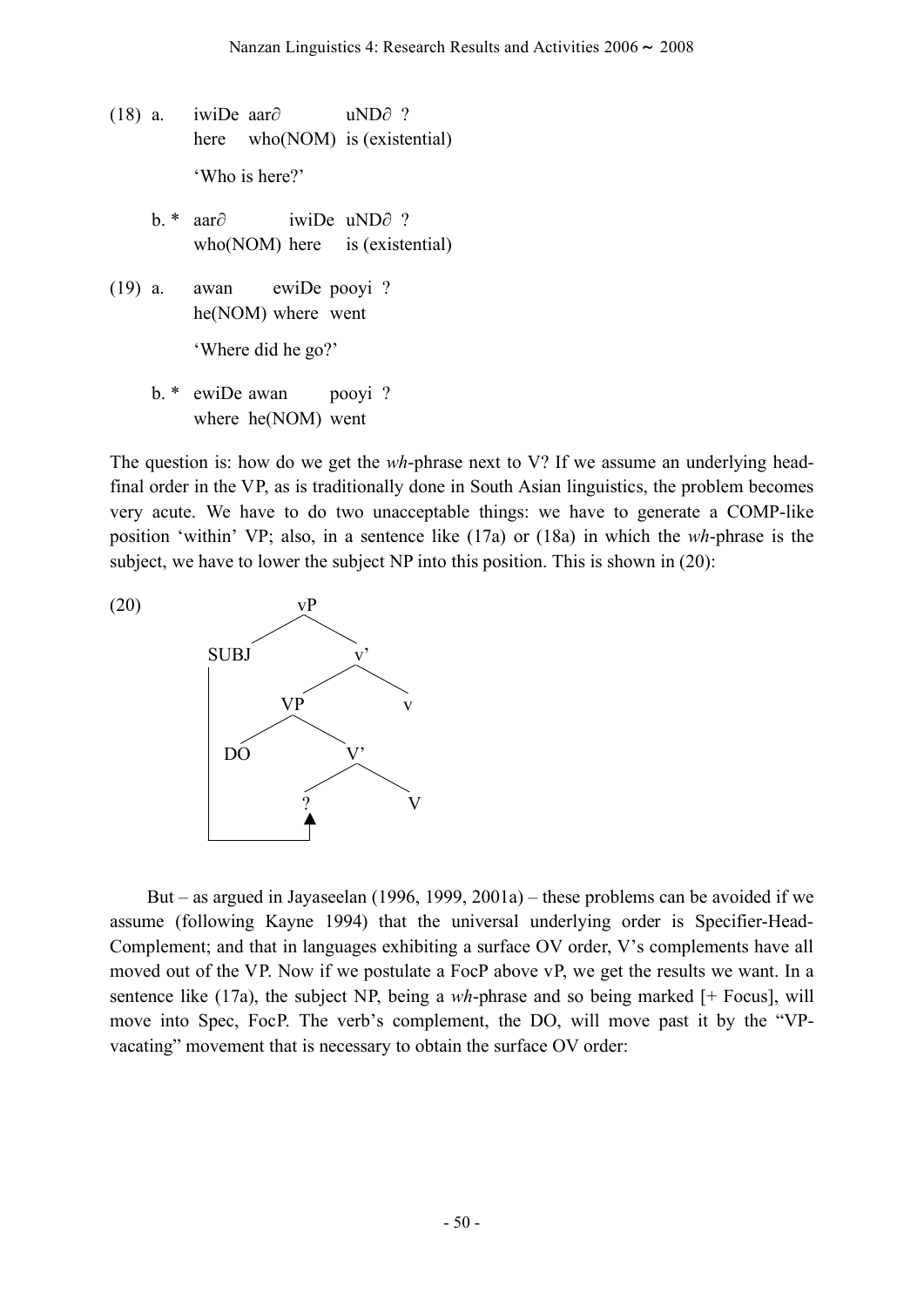

This is a strong argument for postulating a FocP immediately above vP, and also for adopting the Kaynean proposal about an invariant Head-Complement order.

### **3.2. Word Order in Kirundi**

l

We now look at an interesting word-order phenomenon in a Bantu language, Kirundi, which has been described in Ndayiragije (1999). Kirundi is an SVO language. But it has two marked word orders in which the subject follows the verb and the object and acquires a contrastive focus reading. (22a) shows the neutral order, and (22b) and (22c) illustrate the marked orders (Ndayiragije 1999: ex.  $(1)$ ):<sup>5</sup>

|             | (22) a. Abâna ba-á -ra-nyôye amatá<br>children 3P-PST-F -drink:PERF milk        | SVO      |  |  |  |
|-------------|---------------------------------------------------------------------------------|----------|--|--|--|
|             | 'Children drank milk.'                                                          |          |  |  |  |
| $b_{-}$     | Amatá y -á -nyôye abâna<br>milk 3S-PST-drink:PERF children                      | OVS      |  |  |  |
|             | [Lit.: 'Milk drank children.']<br>'Children (not parents) drank milk.'          |          |  |  |  |
| $c_{\cdot}$ | pro <sub>exp</sub> ha -á -nyôye amatá abâna<br>LOC-PST-drink:PERF milk children | (Exp)VOS |  |  |  |
|             | [Lit.: 'There drank milk children.']<br>'Children (not parents) drank milk.'    |          |  |  |  |

<sup>&</sup>lt;sup>5</sup> Parallel facts have been noted in some other Bantu languages. The OVS order has especially caught the attention of linguists; see (e.g.) Ura (2000), who describes it under the name 'inverse'. Ura's account of this structure however fails to note, or at least does not give any importance to, the focusing effect on the postposed subject.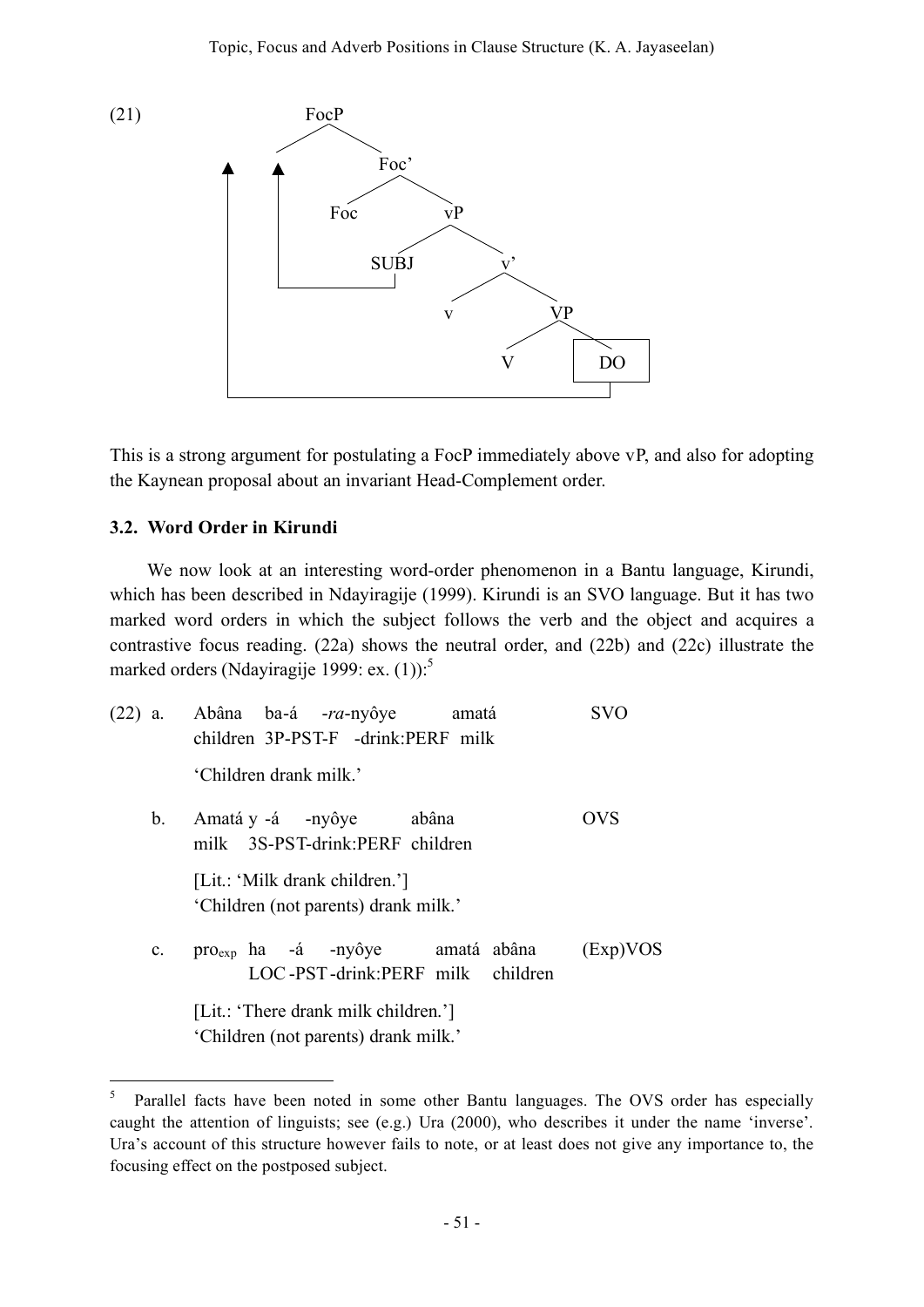The interesting question is, how does the postposed subject become contrastively focused? Is there a Focus position at the end of the clause? If so, how do we generate it?

Ndayiragije's solution is given in (23):

(23)  $(=\text{Ndayiragije's (2)})$ 



He postulates a FocP above VP, which has its SPEC position to the right of the head; and he moves the subject into it. Since FocP is the only phrase in the tree which has this peculiar position of the SPEC, he suggests that "this unique behavior of FocP is related to prosodic properties of theme-rheme structures, which in many cases (such as English heavy NP shift) involve rightward extraposition" (p. 400: fn. 1). We shall see that the analogy to English heavy NP shift is indeed sustainable; but at the same time, we shall show that we do not need a right-of-head SPEC position.

Given (23), two things can happen. The object can move to SPEC, TP, triggering objectverb agreement, to yield (22b); or SPEC, TP can be filled by an expletive pro, triggering locative agreement, to give us (22c). Although (23) makes the subject the focus, actually any phrase can be focused. Consider (24): this sentence has apparently the neutral word order but has the meaning of contrastive focus on the object; we must conclude that the object has been moved into Spec, FocP.<sup>6</sup>

(24) Abâna ba -á -nyôye amatá SVO (Focus: Obj) children 3P -PST-drink:PERF milk

'Children drank milk (not water).'

 $\overline{a}$ 

<sup>6</sup> This "invisible" movement of the object is indicated only by the *absence* of an "antifocus" marker *ra*; contrast (22a) and (24). The absence of *ra* signals that some phrase is focused.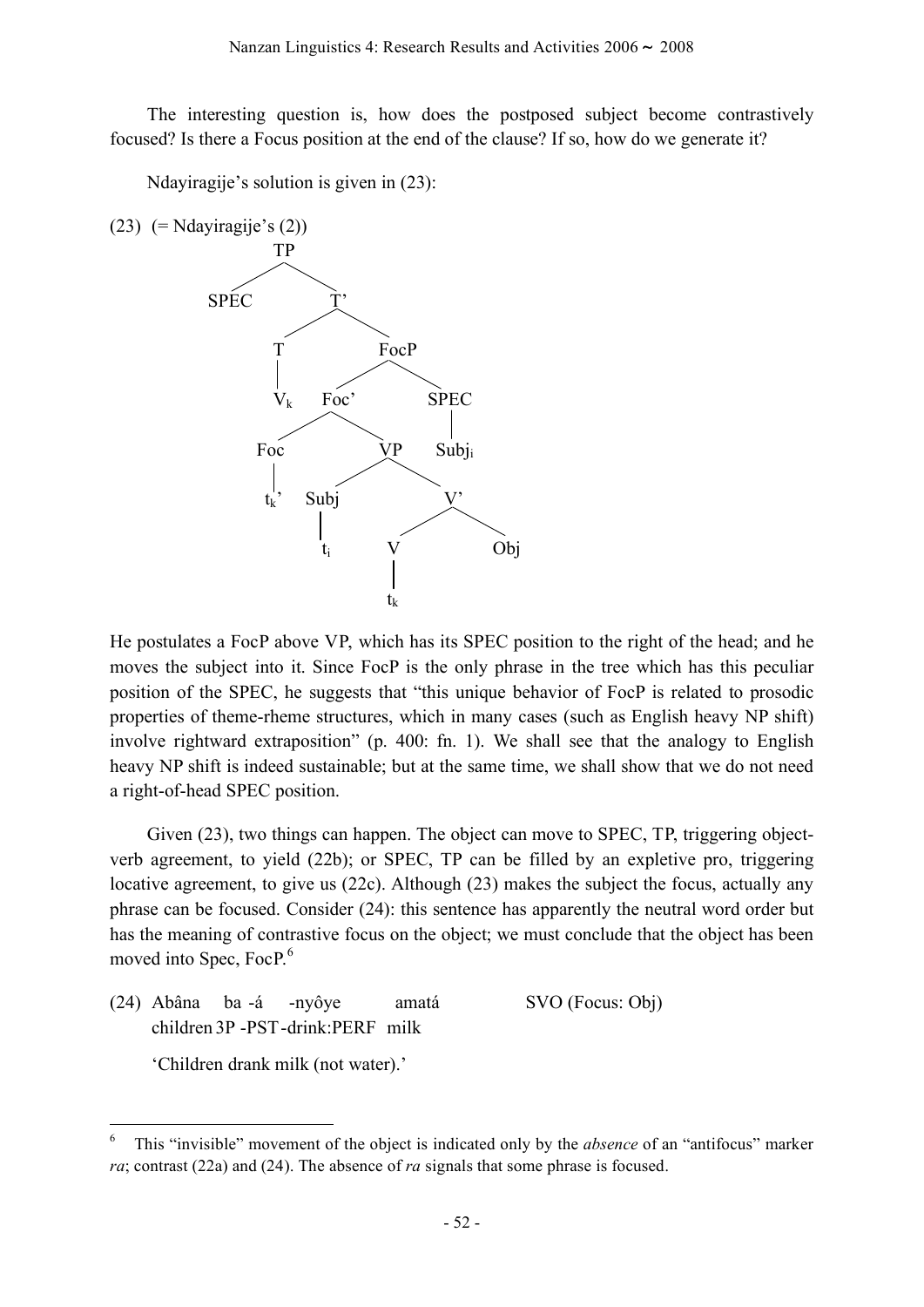In Jayaseelan (2001a: fn. 4), a solution was proposed for the right-edge occurrence of Focus in Kirundi, that did not involve any non-canonical X'-configuration. Kayne (1998) has argued for an operation of 'remnant VP-preposing' that applies in some SVO languages like English. If we assume that Kirundi also has this rule, its application after the movement of the focused phrase into Spec, FocP should give us the order that we want; e.g. if the subject is focused, we get the movement indicated in (25):



This proposal correctly predicts that the focused phrase will show up to the right of all other elements in the VP. E.g. a focused object follows a VP-internal adverbial, cf.  $(26a)$  (= Ndayiragije's (49c)); and it follows a clausal complement exhibiting object control, cf. (26b) (= Ndayiragije's (50b)):

- (26) a. Yohani a -á -oógeje néezá imiduga John 3S -PST-wash:PERF well cars 'John washed cars well (not trucks).'
	- b. Yohani a -á -zanye  $t_i$   $[CP PRO_i$  kurisha  $]$  inka<sub>i</sub> John 3S -PST-bring: PERF INF-graze cows

'John brought cows (not goats) to graze.'

# **3.3. A VP-peripheral Focus Position in English**

We now go on to show that English too has a FocP above vP. Indeed, if the phase theory is correct (Chomsky 2000), this FocP could be just the "escape hatch" needed by a *wh*-phrase to come out of a vP (Jayaseelan 2004).

# **3.3.1. Pseudogapping**

There is a phenomenon variously known as 'incomplete VP deletion' (Jayaseelan 1990), 'VP-subdeletion' (Kayne 1994) and 'pseudogapping' (Lasnik 1995, 1999), in which a deletion rule that looks like VP Deletion leaves behind a remnant (examples from Sag 1976):

(27) a. Mary hasn't dated Bill, but she has Harry.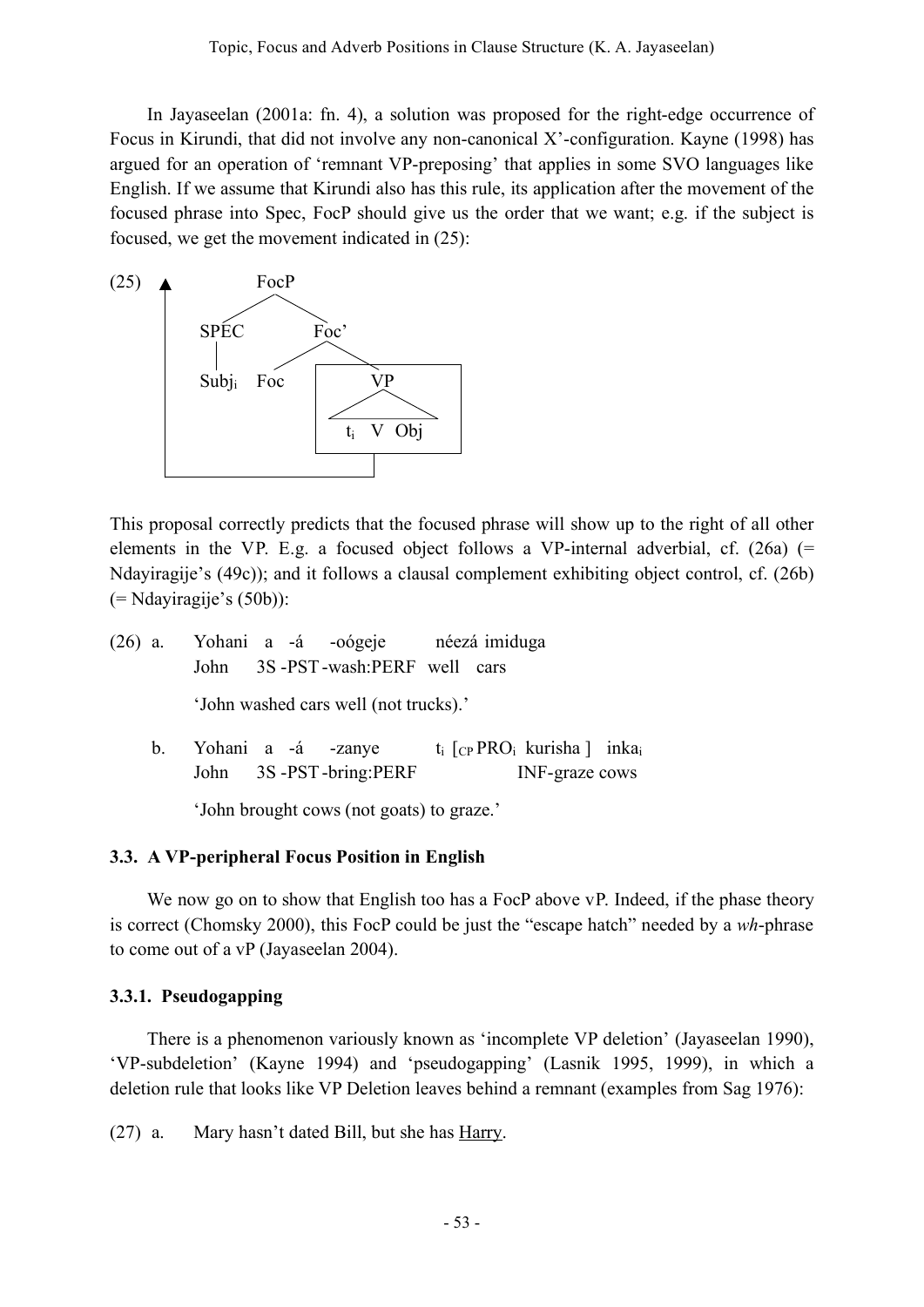b. Speaker A: Gee, I've never seen you on campus before. Speaker B: Yeah! Neither have I you.

The remnant is sometimes in the 'middle' of the deleted VP, as in Speaker B's response in (27b):

(27b') Speaker B: Yeah! Neither have I  $[\text{VP}$  seen YOU on campus before ]

Note that the remnant receives contrastive stress; in fact, if there is no contrastive stress on the remnant, pseudogapping is ungrammatical:

(28) Speaker A: Has she dated Bill? Speaker B:\* Yes, she has Bill. (Cf. No, she has Harry.)

There have been several accounts of this phenomenon. In Jayaseelan (1990) I proposed that the focused phrase is moved out of the VP by a right-adjunction operation, after which the VP is deleted. Lasnik (1995, 1999) proposed moving the remnant to the left. But Lasnik's account ignored the focus requirement on the remnant phrase: he moved the phrase to  $AGR_0P$ , and the motivation for the movement was Case-checking. My second account in Jayaseelan  $(2001a)$  – which I still wish to maintain – appealed to a FocP above vP in English. The contrastively stressed phrase is moved to Spec, FocP; after which the VP is deleted:

(29) Neither have I  $\lceil \frac{F_{\text{OCP}}}{F_{\text{OCP}}}$  you<sub>i</sub>  $\lceil \frac{F_{\text{OCP}}}{F_{\text{OCP}}}$  =  $\frac{F_{\text{OCP}}}{F_{\text{OCP}}}$  =  $\frac{F_{\text{OCP}}}{F_{\text{OCP}}}$ 

This account neatly explains the focus requirement on the remnant phrase.

# **3.3.2. Clause-final Focus Marker**

Let us take a quick look at another instance of the VP-peripheral Focus position in English. Consider a floated focus marker like *himself*, *herself* etc., which can occur in all the positions in which a floated quantifier can occur, and in addition at the end of the clause:

(30) a. John (himself) may (himself) have (himself) done it (himself).

b. They (all) may (all) have (all) done it  $(*$  all).

Sportiche (1988) proposed that a floated quantifier is 'stranded' by the raising subject in the Spec of a VP; let us say the same thing about a floated focus marker. But the remaining problem is: how do we generate the position of the focus marker at the end of the clause? There is a straightforward solution if we postulate a FocP above VP (as argued in Jayaseelan 2001a): let us say that a subject NP which contains a focus marker can move into the Spec of FocP, and strand the focus marker there when it moves up further. Combined with remnant VP-preposing (Kayne 1998), we get the desired word order: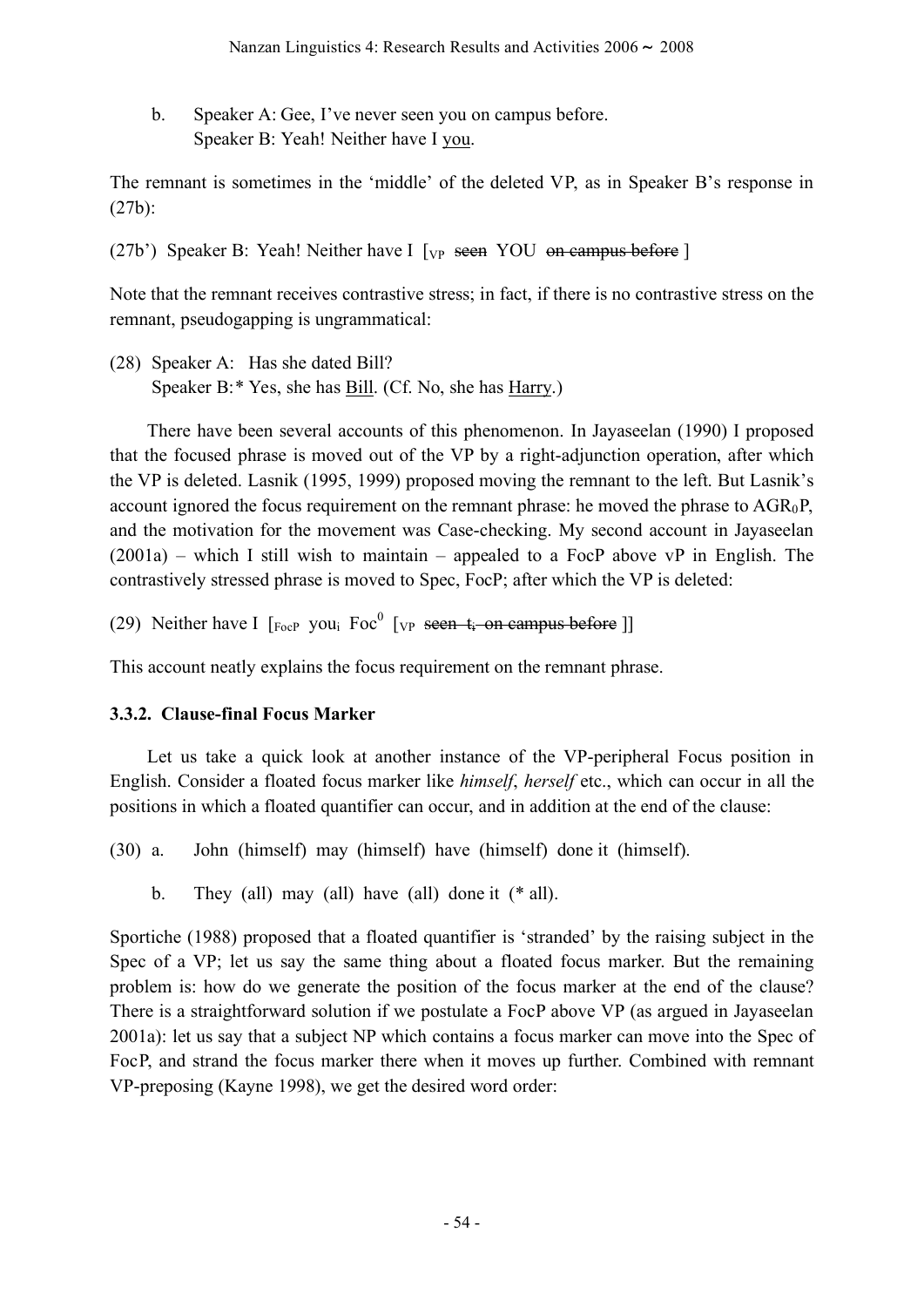- $(31)$  a. [<sub>VP</sub> John himself did it]
	- => raising of subject to Spec, FocP
	- b.  $\left[\begin{array}{cc} 5 \ -1 \end{array}\right]$  [ $\left[\begin{array}{cc} 5 \ -1 \end{array}\right]$  [ $\left[\begin{array}{cc} 1 \end{array}\right]$ ]
	- $\Rightarrow$  remnant VP-preposing
	- c.  $[xP \, [VP \, t_i \, did it]_j \, X^0 \, [FocP \, [John himself]_i \, F^0 \, t_j ]]$
	- => raising of subject to Spec, IP, stranding focus marker
	- d. John<sub>k</sub> ... [ $_{XP}$  [ $_{VP}$  t<sub>i</sub> did it ]<sub>j</sub>  $X^0$  [ $_{FocP}$  [  $t_k$  himself]<sub>i</sub>  $F^0$  t<sub>i</sub> ]]

# **3.4. The Surface Position of Focus in OV and VO Languages**

We have seen that both SOV and SVO languages have a FocP above vP. But a point to note is that in an SOV language a focused phrase shows up to the immediate left of V (cf. the Malayalam *wh*-phrase), whereas in an SVO language it shows up at the end of the clause, i.e. the right periphery of VP (cf. a focused phrase in Kirundi or English). These facts are currently accounted for (in Kaynean circles) by postulating completely dissimilar types of operations: OV languages have "VP-vacating movements" – or a single VP-vacating movement – which move all elements that are to the right of V out of the VP and to the left of the Focus position:<sup>7</sup>



In a VO language, there is an operation of "remnant VP-preposing" which moves the whole VP (after focus movement) to the left of the Focus position:

l

This movement was illustrated earlier, in (21).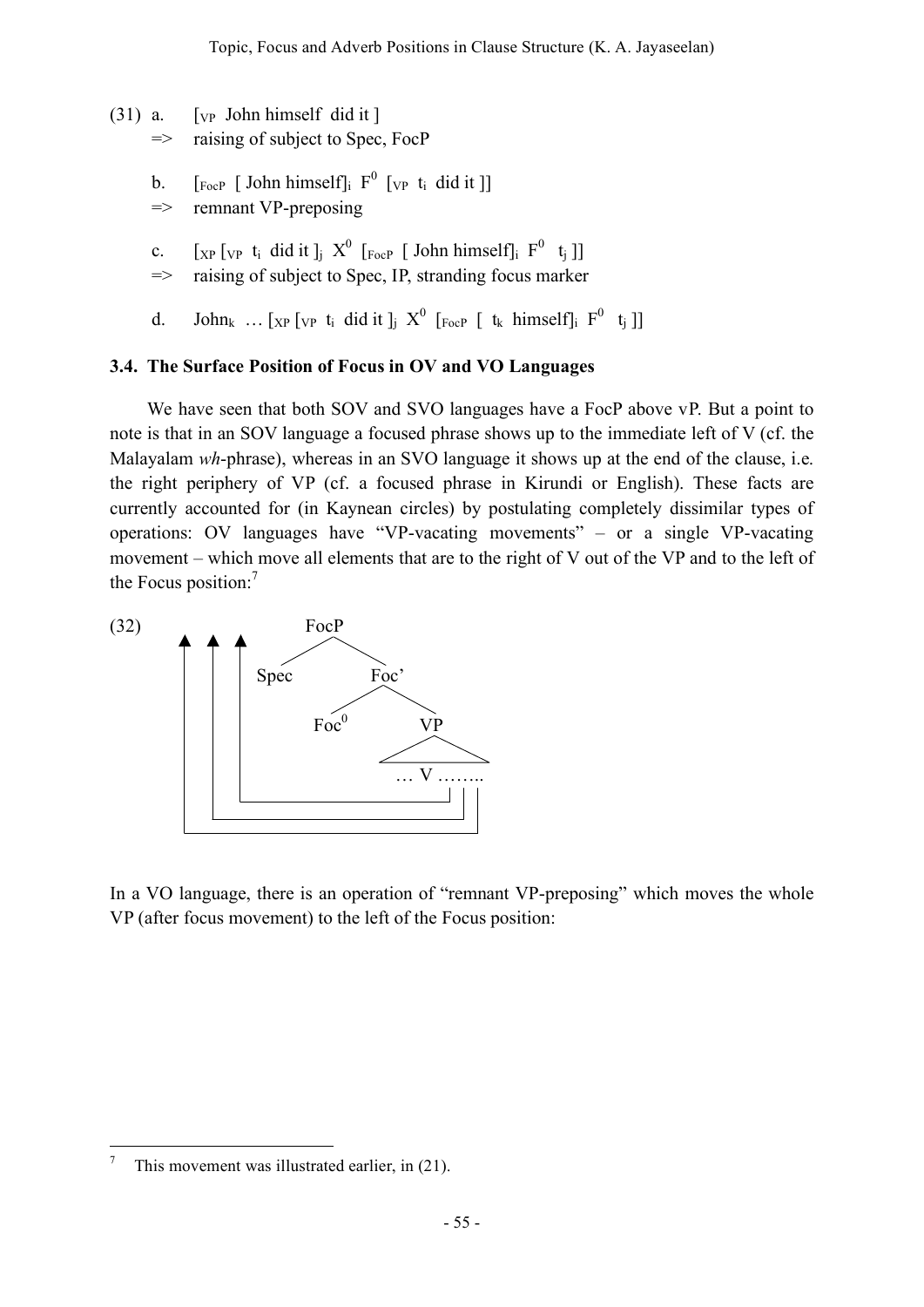

Neither of these movements is (currently) well-motivated. But actually, given the assumption of distributed morphology that verbs – more generally, roots – pick up their inflections by phrasal movement (Koopman and Szabolcsi 2000, Julien 2003), we are now in a position to motivate these movements, and also unify them.

By common assumption, inflection of V is generated higher than V; cf. the position of IP (or TP) vis-à-vis VP in clause structure. To bring V close to I, two movements are necessary if only phrasal movement is admissible: First we have to move all the elements which are to the right of V in the VP – actually, V's complement (a single constituent), given binary branching – out of the VP, so that V will be the rightmost lexical element in the VP. We will call this first movement 'stacking', following Koopman and Szabolcsi (2000). The target of stacking, we shall simply show as XP; it is a phrase whose only function is to host the stacked material. If a FocP is generated above VP, stacking takes place to the left of FocP.<sup>8</sup>



 $\overline{a}$ 

Now Inf(lection) is merged, projecting an InfP. In order to bring about a configuration in which V is contiguous to Inf(lection), we have two options. We can move just the  $VP -$ 'stranding' XP and FocP – to Spec, InfP. Alternatively, we can have the VP 'pied-pipe' the material to its left –  $XP$  and FocP – to Spec, InfP. Cf. (35a) and (35b):

In (34) we have ignored the v/V 'split', also the position of Subject, which in an ergative vP will be to the left of v. Showing the full structure will not affect our argument in any way.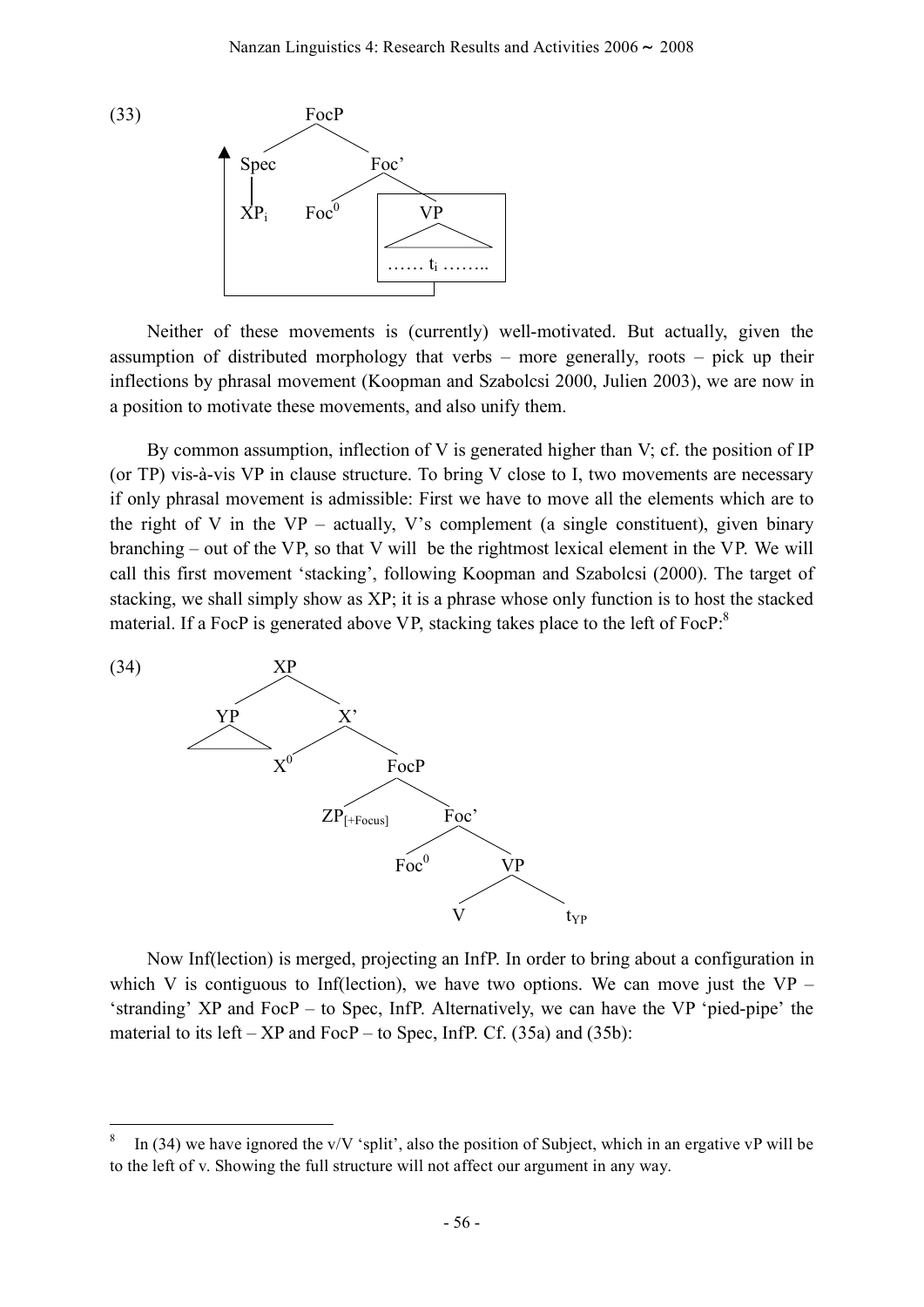

(35a) gives us the string:

(35a')  $V - (t_{YP}) - Inf - YP - (X) - ZP_{[+Focus]} - (Foc) - (t_{VP})$ 

(Elements that contain no lexical material are enclosed in brackets.) 'V – Inf' (ignoring trace) will be perceived as an inflected verb. This is followed by the complements of V, 'YP'; and at the right edge – after the complements – comes the focused phrase, ' $ZP_{[+Focus]}$ '. This is the order of English.

(35b) yields the string: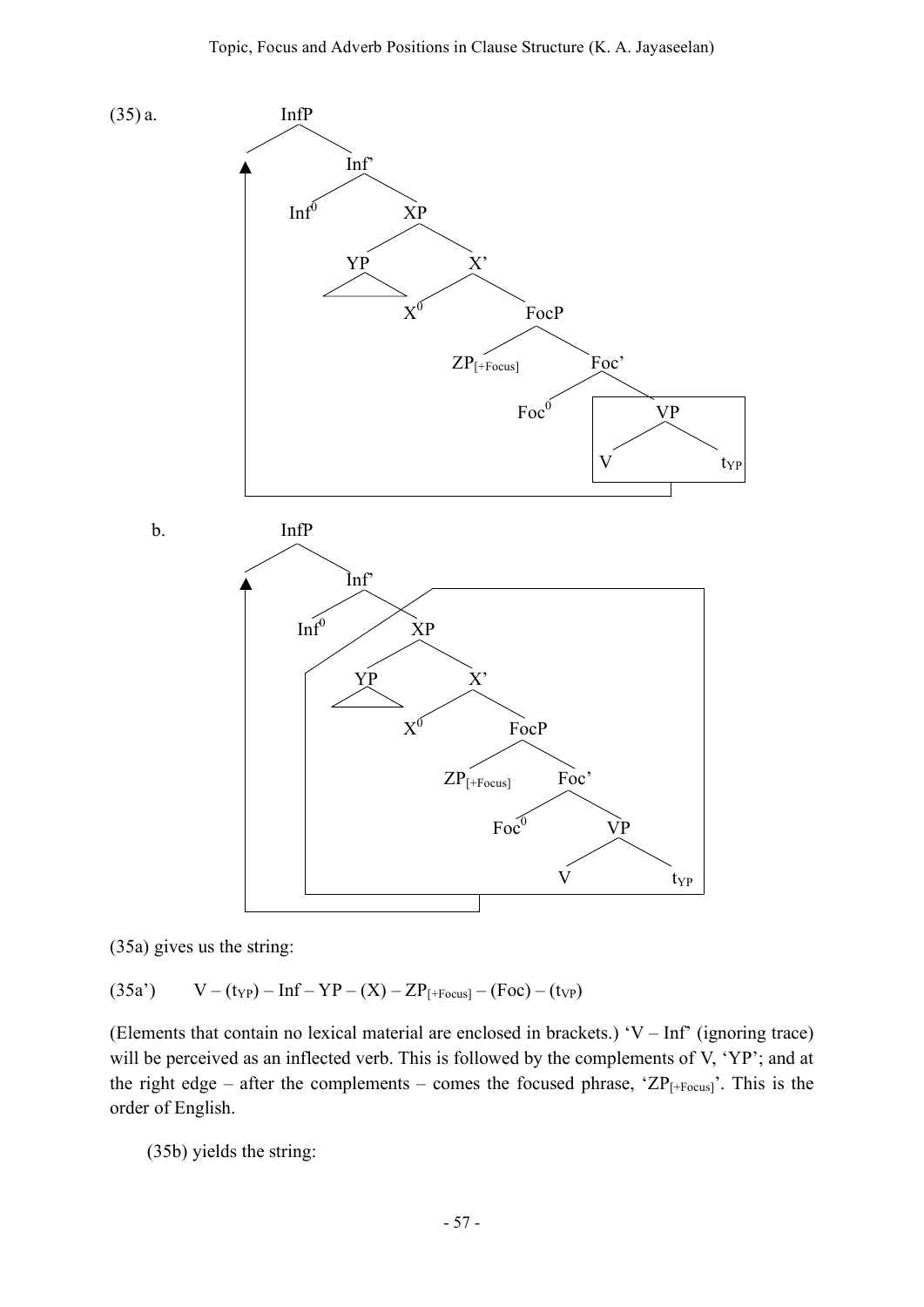$$
(35b') \qquad \text{YP} - (\text{X}) - \text{ZP}_{[+\text{Focus}]} - (\text{Foc}) - \text{V} - (\text{typ}) - \text{Inf}
$$

Again, 'V – Inf' will be perceived as an inflected verb; but now it is at the end (or right edge) of the string. It is immediately preceded by the focused phrase, ' $\text{ZP}_{[+Focus]}$ '; which in turn is preceded by the complements of V, 'YP'. This is the order of Malayalam.

VO languages are 'stranding' languages, and OV languages are 'pied-piping' languages.

#### **4. IP-internal Topics and Scrambling**

#### **4.1. Adverbs, Stacked Elements, Scrambling**

Cinque (1999) postulated a number of adverb positions above the lexical VP. Where are these adverb positions, one might ask, with respect to the landing sites of the two movements that we talked about, namely stacking and remnant VP-preposing?

In Malayalam, stacking takes place before any adverb is merged; so that in the neutral order, adverbs precede the verb's complements, cf. (36a). This order is derived as shown in (36b):

(36) a. John innale Mary-k'k'∂ oru katt∂ ayacc-u John yesterday Mary-DAT a letter send -PAST

'John sent Mary a letter yesterday.'



However a complement can sometimes be seen preceding an adverb. Thus (36a) has a variant like (37):

(37) John Mary-k'k'∂ innale oru katt∂ ayacc-u John Mary-DAT yesterday a letter send -PAST

This kind of change in word order is ascribed to a rule called 'scrambling'. Scrambling used to be thought of as a purely optional rearrangement of the verb's arguments and adjuncts in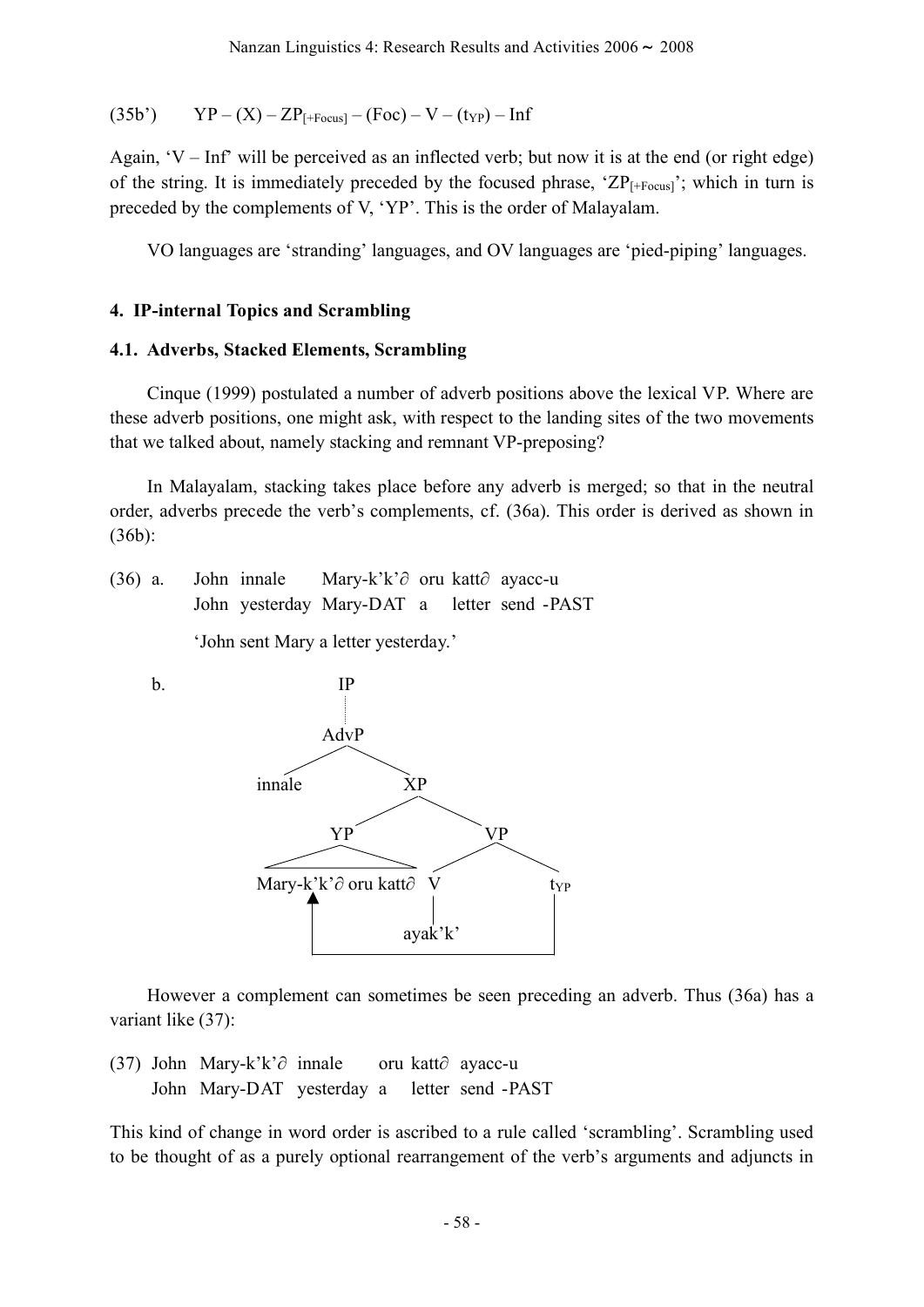OV languages, which had little or no semantic consequences. But this has been shown to be not true of scrambling in certain languages, or rather certain families of languages; e.g. it is not true of Germanic OV languages, or Dravidian languages.

### **4.2. The Semantics and Syntax of Scrambling**

It was work in Germanic linguistics (I believe) that first turned up the fact that a complement which moved to the left of an adverb showed definiteness/specificity effects. Consider the following Dutch example (Zwart 1996: 91):

(38) a. … dat Jan gisteren een meisje gekust heft that John yesterday a girl kissed has '… that John kissed a girl yesterday.' b … dat Jan een meisje gisteren gekust heft that John a girl yesterday kissed has '… that John kissed a (particular) girl yesterday.'

In (38a) 'a girl' can have an existential reading; but in (38b) it can only be interpreted as referring to a specific girl.

An interesting example from German is discussed in Diesing (1992: 112):

(39) a. das Otto immer Bucher uber Wombats schreibt that Otto always books about wombats writes

'Otto always writes books about wombats.'

- b. # das Otto [ Bucher uber Wombats] immer t schreibt that Otto books about wombats always writes
	- # 'Books about wombats, Otto always writes.'

In (39), the verb is a verb of creation: the books come into existence only as a result of the writing. Therefore (39b) is semantically odd, since the scrambled position forces a specific or generic reading on 'books'. (I have tried to reproduce this effect in the English translation by using Topicalization.) The German contrast can be readily replicated in Malayalam:

(40) a. Mohanan eppoozhumaanakaL -e pattiyuLLa kaThakaL ezhut-um Mohanan always elephants-ACC about stories write -FUT 'Mohanan always writes stories about elephants.'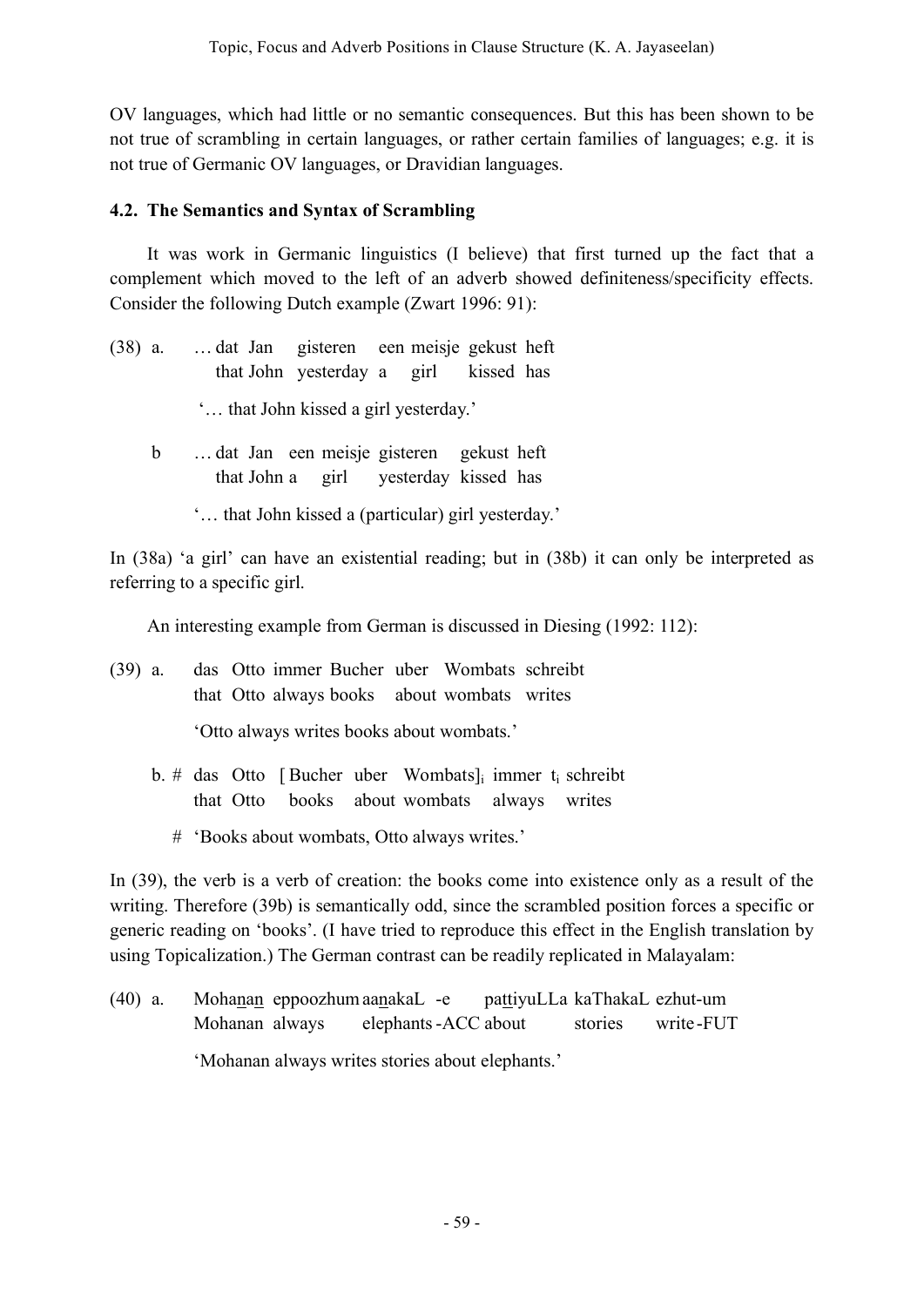|  | b. # Mohanan [aanakaL-e     |                | pattiyuLLa kaThakaL] <sub>i</sub> eppoozhum t <sub>i</sub> ezhut-um |           |
|--|-----------------------------|----------------|---------------------------------------------------------------------|-----------|
|  | Mohanan elephants-ACC about | stories always |                                                                     | write-FUT |
|  |                             |                |                                                                     |           |

# 'Stories about elephants, Mohanan always writes.'

(In Japanese, there is no such contrast (Sauerland 1998).)

Traditional German linguistics assumed an underlying OV order in the VP, and adverbs were taken to be left-adjoined to the VP; therefore scrambling would have been represented (under this view) as in (41):



Assuming this structure, Diesing (1992, 1997) offered an explanation of the scrambling facts in terms of what we may call an "avoidance strategy". The VP (she claimed) is the domain of existential closure. A definite NP must *not* be existentially interpreted and so must move out of the VP in order to 'escape' existential closure. However, an indefinite NP may either remain in the VP and get an existential interpretation; or it may scramble out of the VP and get other types of interpretation, e.g. a specific interpretation.

It is unclear how Diesing's account will work if the verb's complements in their 'canonical' positions have already moved out of the VP by stacking, as we have argued is the case.

But actually, a simple explanation of the scrambling facts is possible (Jayaseelan 1999, 2001a): all we need to do is to postulate a Topic position above the adverb position. Note how, in (39b) and (40b), we have reproduced the semantic oddity of the German and Malayalam sentences in the English translation by means of (plain) Topicalization in the left periphery of the clause. So it is a reasonable guess that what is happening in the German or Malayalam sentence is (just) Topicalization, although the movement (in their case) is to an IP-internal position.

Assuming (then) a TopP above an adverb position, we can represent scrambling in (37) as follows: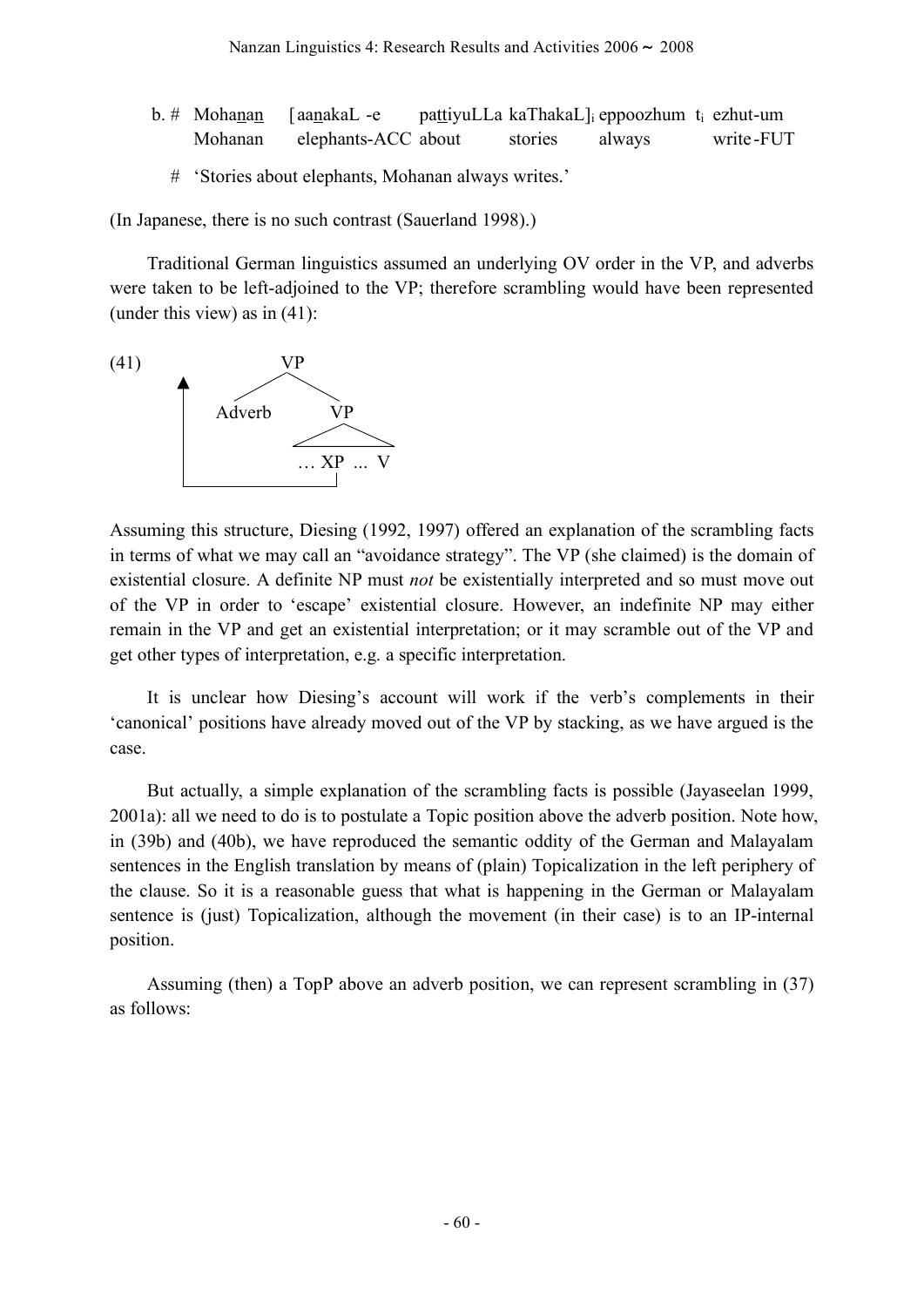

In our examples (37)-(40), the adverb served as a diagnostic of scrambling. But if the adverb position is unfilled, we can still tell when clause-internal scrambling has taken place. The base order of a ditransitive verb's complements (in German, Dutch or Malayalam) is 'IO – DO'; so, if we encounter the inverse order 'DO – IO', we can conclude that DO has been moved to the left (scrambled). And we can expect DO (in this case) to show the definiteness/specificity effects of scrambling.

This constraint on the scrambled DO was noticed by German linguists: Lenerz (1977: 54), cited in Abraham (1986: 17), stated it as a filter:

(43) \* DO  $[-def] + IO [+/-def]$ 

Abraham (1986: 18) provides the following example of this filter; the (a) sentence gives the neutral order, the (b) sentence is acceptable, but the (c) sentence is ungrammatical:

- (44) a. ich habe meinem Bruder einen / den Brief geschickt I have my-DAT brother a / the letter sent 'I have sent my brother a / the letter.'
	- b. ich habe den Brief meinem Bruder geschickt I have the letter my-DAT brother sent
	- c. \* ich habe einen Brief meinem Bruder geschickt I have a letter my-DAT brother sent

In Malayalam, I shall give just one example of the definiteness/ specificity effect that obtains in the inverse order 'DO – IO':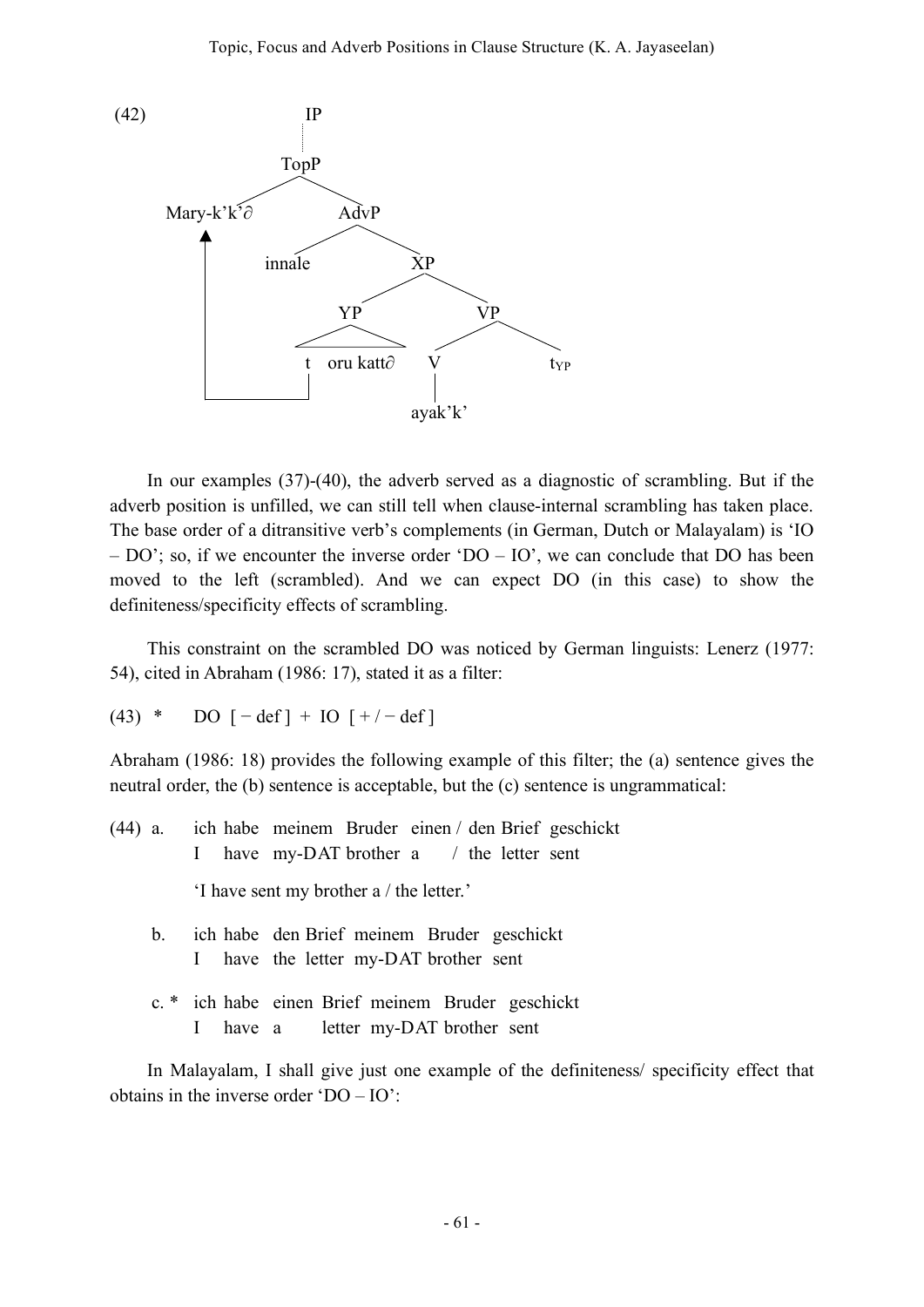- (45) a. ñaan oru maratt-in∂ weLLam ozhiccu I a tree -DAT water poured 'I poured water to a tree.'
	- b. ñaan weLLam oru maratt-in∂ ozhiccu I water a tree -DAT poured

'I poured the water to a tree.'

In Malayalam, the definite article is null. Therefore a form like *weLLam* 'water' is ambiguous between a definite and an indefinite reading. In the (a) sentence, which has the canonical order, the most natural interpretation of *weLLam* is as '(some) water', i.e. the NP is indefinite. But in the (b) sentence, the only permissible interpretation of *weLLam* is as 'the water'; i.e. the NP is obligatorily definite.

## **4.3. Scrambling and Parasitic Gaps**

In support of our claim that the scrambled position is a Topic position, I now give an argument from the licensing of parasitic gaps. As is well-known, a Topic can license a parasitic gap:

(46) a. I filed these papers without reading \*(them).

b. These papers<sub>i</sub> I filed  $t_i$ , without reading  $e_i$ .

*These papers*, when it is in its base position, cannot license a parasitic gap; therefore the coreferential pronoun *them* is not omissible in the (a) sentence. But when *these papers* is topicalized, *them* is omissible as shown in the (b) sentence.

Now it has been noted in the Germanic OV languages that a scrambled NP can license a parasitic gap. Cf. the following Dutch sentence (Zwart 1996: 50):

- (47) … dat Jan Marie<sub>i</sub> zonder e<sub>i</sub> aan te kijken t<sub>i</sub> gekust heft that John Mary without on to look kissed has
	- '… that John kissed Mary without looking at her.'

In Modern Persian, a DO which is indefinite and non-specific follows an IO; but a definite or specific DO precedes an IO and is marked by a special marker *râ* ((48) and (49) from Karimi 1999):

(48) a. Kimea barâ man (ye) ketâb xarid Kimea for me (a) book bought 'Kimea bought (a) book for me.'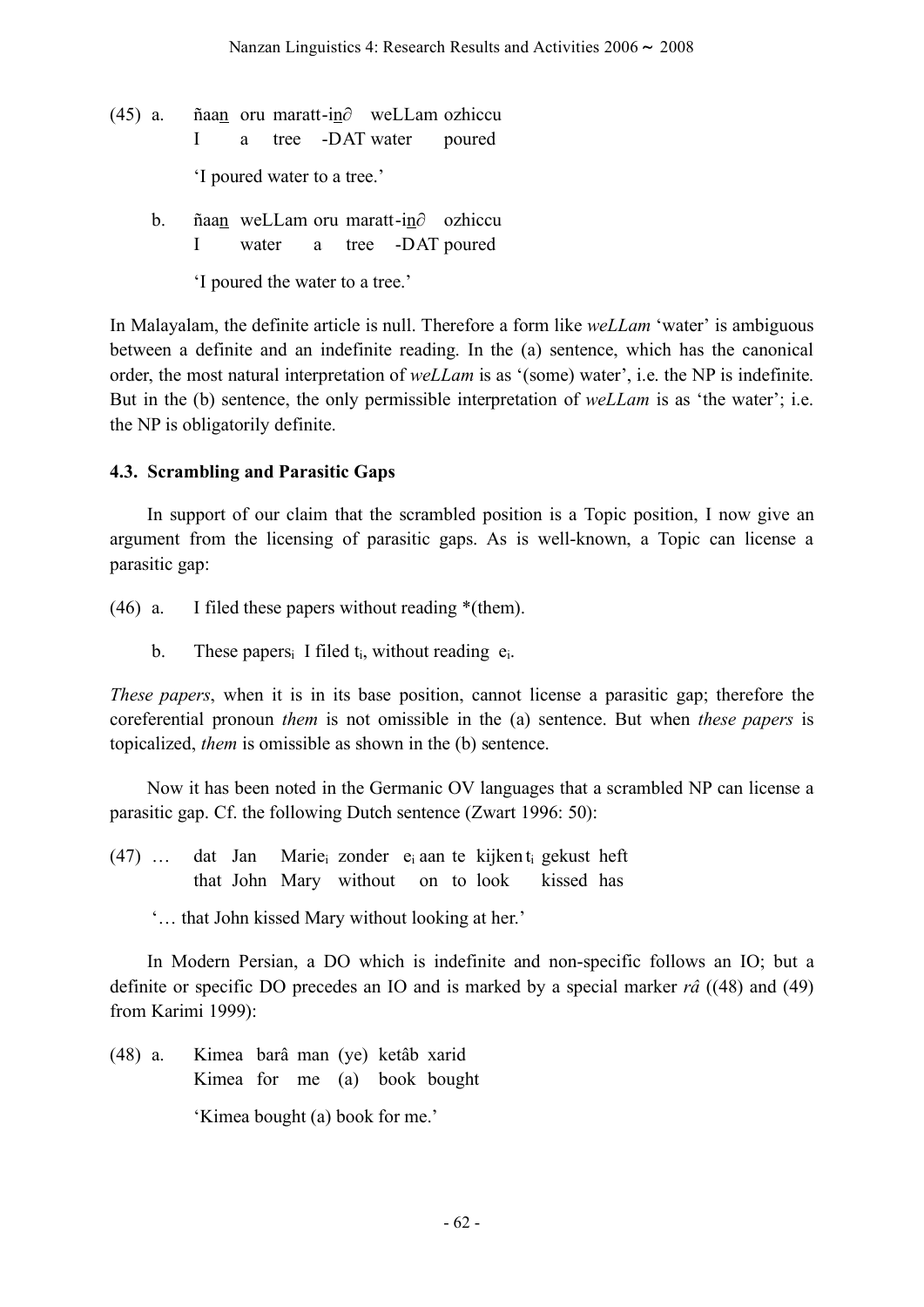b. Kimea un ketâb ro barâ man xarid Kimea that book RÂ for me bought 'Kimea bought that book for me.

We can explain this by saying that *râ* is a topic marker, presumably generated in the head of TopP; and that a definite or specific DO is obligatorily topicalized (scrambled) in Modern Persian. Interestingly, a DO can license a parasitic gap just in case it is marked by *râ*, cf.:

(49) a. Kimea [NP ye kârgar ro]i [CPghablaz inke pro *ei* estexdâm be -kon-e] Kimea a worker RÂ before that hiring SUBJ -do -3SG be kâr vâdâsht to work forced

'Kimea forced a (specific) worker to work before hiring (her).'

b. \* Kimea  $\lceil_{NP}$  ye kârgar $\lceil_{i} \rceil$   $\lceil_{CP}$  ghablaz inke pro  $e_i$  estexdâm be -kon-e Kimea a worker before that hiring SUBJ -do -3SG be kâr vâdâsht to work forced

(It is difficult to demonstrate the existence of a parasitic gap in Malayalam or Japanese, because these languages freely allow an empty pronoun (pro) in all argument positions.)

To conclude this section: There are apparently multiple Topic positions, which moreover need not all cluster together but can be 'distributed' among the adverb positions:

(50) John Mary-k'k'∂ oru pakSe aa katt∂ innale ayaccu-kaaNum John Mary-DAT perhaps that letter yesterday sent -may have

'John may have perhaps sent that letter to Mary yesterday.'

The Focus positions (on the other hand) – in languages which allow multiple Focus positions – appear to cluster together, cf.:

(51) nin -akk∂ innale aar∂ ent∂ tannu ? you-DAT yesterday who what gave

'Who gave you what yesterday?'

# **5. Hungarian Quantifier Order**

In this section we shall look at the ordering of quantifiers in languages, in order to suggest that the 'Topic-(Adverb)-Focus' configuration that we postulated above vP is replicated by quantifier order.

Beghelli and Stowell (1997) proposed particular positions for quantifiers in the clause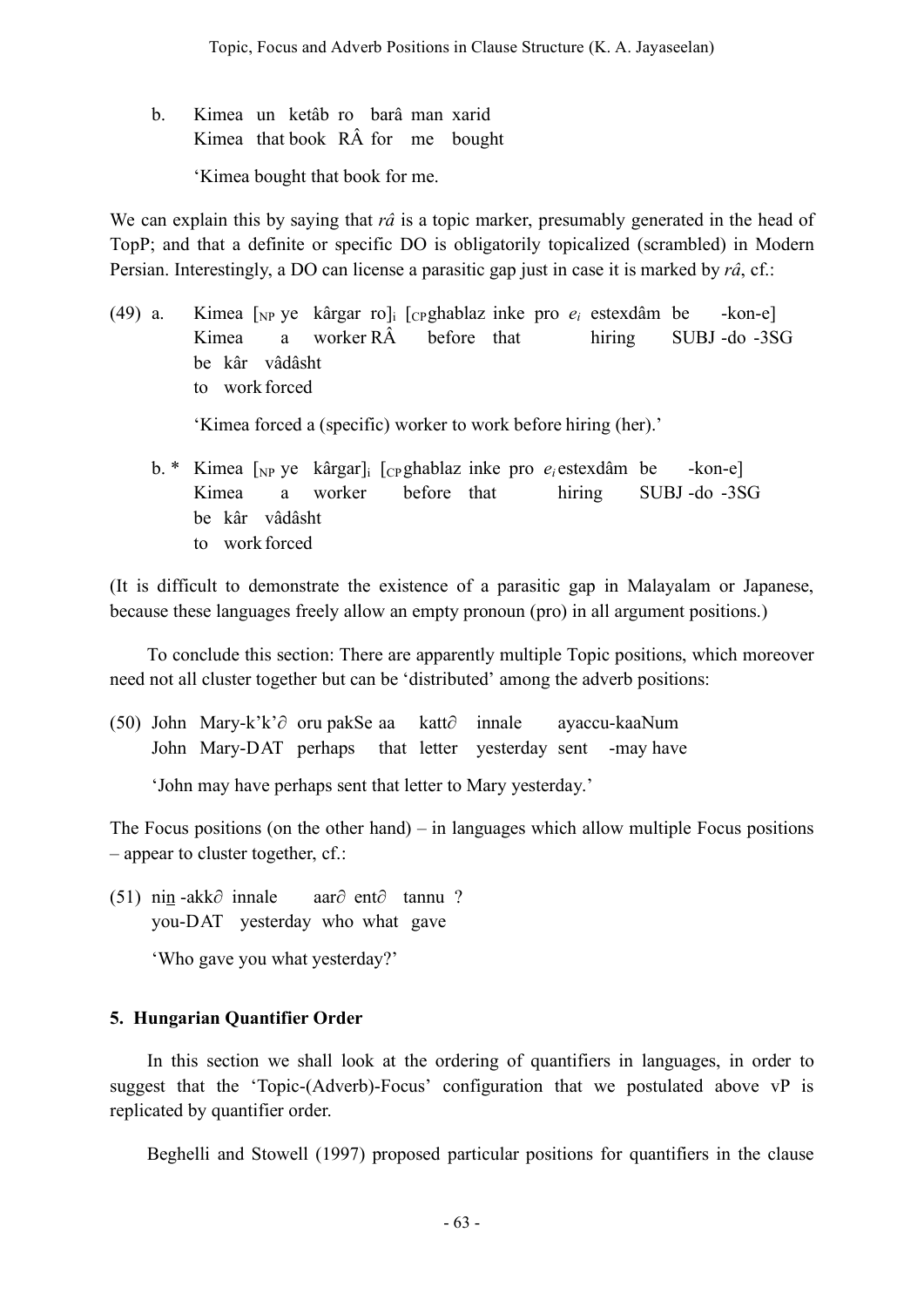structure, at LF. Interestingly, these positions are testified in the *overt* syntax in Hungarian. Hungarian is a language which "wears" its scope relations "on its sleeve": all scope relations are made visible in the overt syntax. We can therefore look at Hungarian quantifier order as a way of accessing the universal order of quantifiers in languages.

Brody and Szabolcsi (2003) represent Hungarian quantifier order – using Beghelli and Stowell's schema and their terms – as follows ((52) adapted from Brody and Szabolcsi's (4)):



We can compare this with a representation of Hungarian clause structure in Koopman and Szabolcsi (2000) ((53) adapted from Koopman and Szabolcsi's ex. (1), p. 7):



Koopman and Szabolcsi (p. 7) explain their functional projections in the following terms: 'Ref(erential)P is the position of names, definites, and wide scope indefinites; Dist(ributive)P is the position of universals and a set of other operators. … FP is the position for emphatic or contrastive focus as well as modified numeral QPs.' They illustrate these positions with the following sentence (p. 7):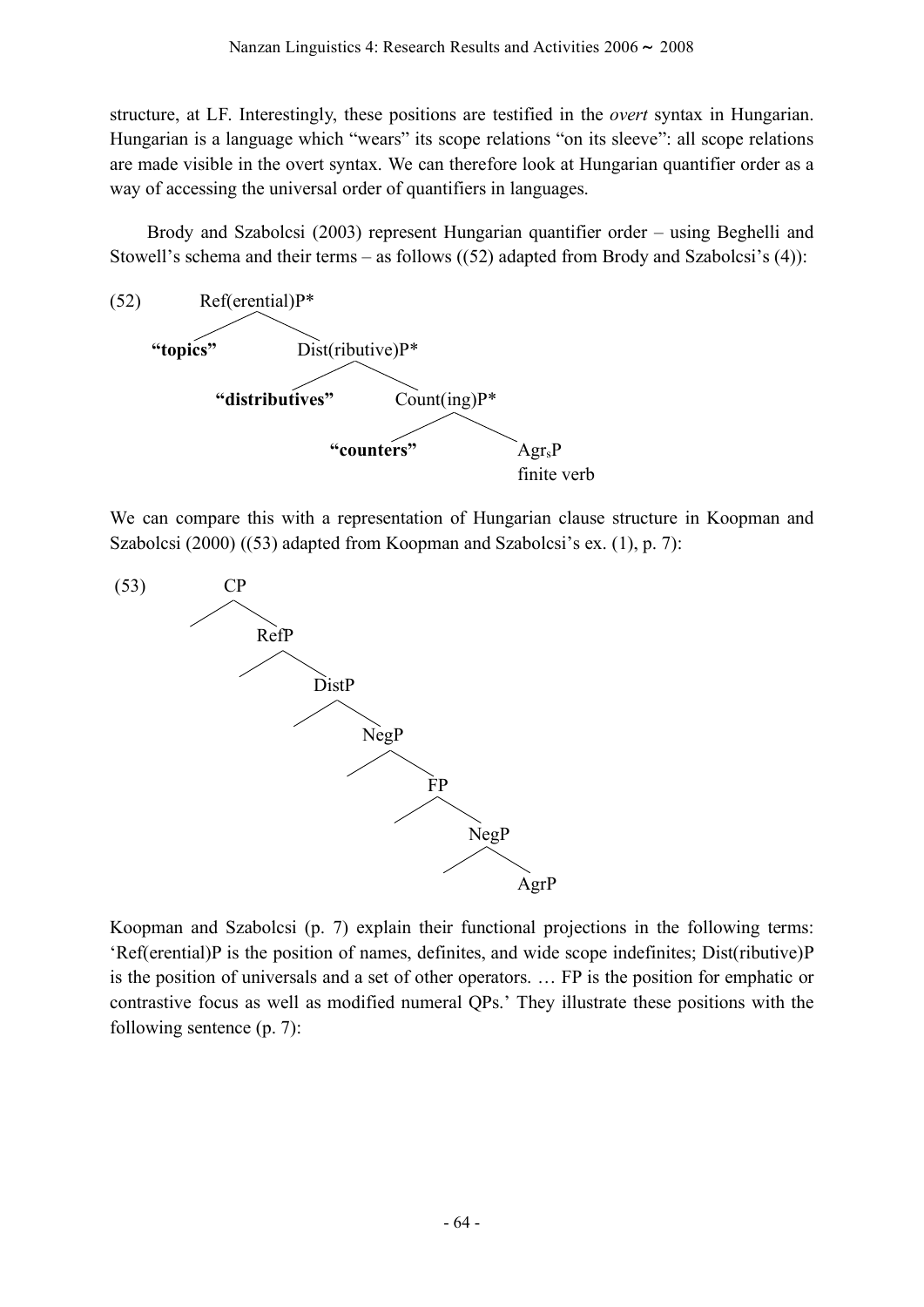(54)  $[RefP Két fúval \quad [DistP minden problemáról \quad [FP egy lány \quad [AerP beszélt ... ]]]]$ two boy-with every problem-about a girl talked

'There are two boys  $x$  such that for every problem  $y$ , it was a girl who talked about *y* with *x*.'

The two schemas illustrated above are (of course) compatible and can be collapsed. The 'CountP' position of (52) is the same as 'FP' in (53): Brody and Szabolcsi explicitly state (fn. 3) that 'what we say about counting quantifiers carries over to focus.' Negation and Focus appear to "go together" in Hungarian (as in many languages); let us (tentatively) collapse them into a single position, and call it 'Neg/FocP'.

'RefP' is obviously the same as what we called 'TopP'. Interestingly, Brody and Szabolcsi note that 'quantifiers in RefP can be followed by unfocused adverbs like *tegnap* 'yesterday', those in DistP cannot' (p. 21).

The close correspondence of the Hungarian quantifier order (and clause structure) to our 'Topic-(Adverb)-Focus' configuration should now be obvious. Of course, we have nothing corresponding to 'DistP' in our schema; so this position must be added. Let us identify 'DistP' with the position for the disjunction operator postulated in Jayaseelan (2001b), and with the position for the adverbial particles 'only' and 'even' in Kayne (1998). The rationale for this identification is that the distributive quantifier 'every', and the adverbial particles 'only/even', contain a disjunction operator (Jayaseelan 2004).

Brody and Szabolcsi's diagram (52) shows the quantifier positions ranged above  $\text{Agr}_s\text{P}$ ; but they go on to claim that 'the operator series Ref-Dist-Count reiterates itself above all inflectional heads and possibly above the verbal heads' (p. 22). Although they make this claim specifically for Hungarian, it would appear that the reiteration that they speak of is wide spread among languages. From this vantage point, we can now hazard a guess that what Rizzi discovered as the C-system (the "fine structure of the left periphery") is just the replication of this schema above the inflectional head  $T^0$ .

### **6. Conclusion**

In the recent writings of Chomsky (Chomsky 2000, 2001, 2004, 2005), what are called "edge properties" have acquired prominence. In "Minimalist Inquiries" (Chomsky 2000) it is suggested that the phase heads  $C^0$  and  $v^0$  may be optionally assigned an EPP feature, and as a reflex of this feature, 'P-features' (peripheral features), the latter spelt out as 'force, topic, focus, etc.' (op. cit.: 108; see also fn. 50 and accompanying text). The list 'force, topic, focus' is clearly meant to be an echo of Rizzi's (1997) analysis of the C-system; in fact, in "Derivation by Phase" (Chomsky 2001) it is stated (see fn. 6) that 'T and C [are] cover terms for a richer array of functional categories'. This last characterization can be extended to  $v^0$  too. Because later in the same paper, while talking about Object Shift in Scandinavian, Chomsky suggests that 'the EPP position of  $v^*P$  is assigned INT', INT being 'new information,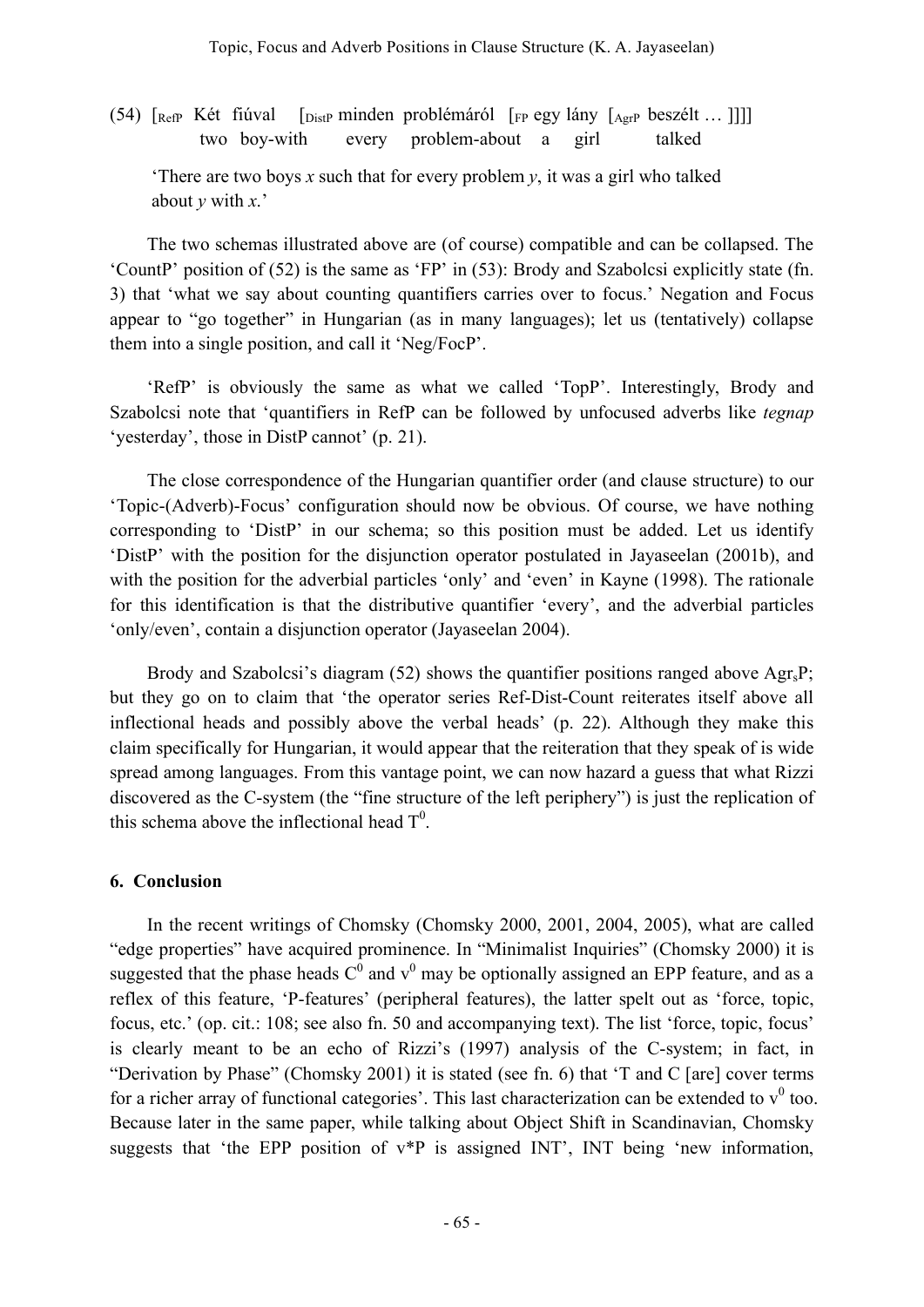specificity/ definiteness, focus, etc.' (see (54i), (57)). Now, 'specificity/definiteness' can be interpreted as topic; so we are in effect saying that there is a Topic/Focus configuration in the left periphery of the vP phase too, substantially like what there is in the left periphery of the CP phase. (This parallelism between CP and vP is by now a familiar idea; see, among others, Jayaseelan (2001a, 2004), Belletti (2003).)

Chomsky (more recently) seems to be veering round to the idea that all phrasal movement (what he calls 'displacement') is induced by 'scopal and discourse-related properties (new/old information, specificity, etc.)' ("Beyond Explanatory Adequacy", Chomsky 2004). His position is that this 'displacement' property is what distinguishes natural language systems from the artificial languages of Logic, etc. (See also Chomsky (2005).)

### **References**

- Abraham, W. (1986) "Word Order in the Middle Field of the German Sentence," in W. Abraham and S. de Meij, eds., *Topic, Focus and Configurationality (Papers from the 6th Groningen Grammar Talks, Groningen, 1984)*, John Benjamins, Amsterdam, 15-38.
- Baker, C. L. (1970) "Notes On the Description of English Questions: The Role of an Abstract Question Morpheme," *Foundations of Language* 6, 197-219.
- Bayer, J. (1984) "COMP in Bavarian Syntax," *The Linguistic Review* 3, 209-274.
- Bayer, J. (2004) "Decomposing the Left Periphery: Dialectal and Cross-Linguistic Evidence," in H. Lohnstein and S. Trissler, eds., *The Syntax and Semantics of the Left Periphery*, Mouton de Gruyter, Berlin/New York, 59-95.
- Beghelli, F. and T. Stowell (1997) "Distributivity and Negation," in A. Szabolcsi, ed., *Ways of Scope Taking*, Kluwer Academic Publishers, Dordrecht, 71-109.
- Brody, M. and A. Szabolcsi (2003) "Overt Scope in Hungarian," *Syntax* 6.1, 19-51.
- Chomsky, N. (1986) *Barriers*, MIT Press, Cambridge, Mass.
- Chomsky, N. (2000) "Minimalist Inquiries," in R. Martin, D. Michaels and J. Uriagereka, eds., *Step by Step*, MIT Press, Cambridge, Mass, 89-155.
- Chomsky, N. (2001) "Derivation by Phase," in M. Kenstowicz, ed., *Ken Hale: A Life in Language*, MIT Press, Cambridge, Mass, 1-52.
- Chomsky, N. (2004) "Beyond Explanatory Adequacy," in A. Belletti, ed., *The Cartography of Syntactic Structures*. Vol. 3, *Structures and Beyond*, Oxford University Press, Oxford.
- Chomsky, N. (2005) "Three Factors in Language Design," *Linguistic Inquiry* 36, 1-22.
- Cinque, G. (1999) *Adverbs and Functional Heads: A Cross-linguistic Perspective*, Oxford University Press, Oxford.
- Diesing, M. (1992) *Indefinites*, MIT Press, Cambridge, Mass.
- Diesing, M. (1997) "Yiddish VP Order and the Typology of Object Movement in Germanic," *Natural Language and Linguistic Theory* 15, 369-427.
- Higginbotham, J. (1993) "Interrogatives," in K. Hale and S. J. Keyser, eds., *The View from Building 20: Esssays in Honor of Sylvain Bromberger*, MIT Press, Cambridge, Mass, 195-227.
- Higginbotham, J. and R. May (1981) "Questions, Quantifiers and Crossing," *The Linguistic Review* 1, 41-80.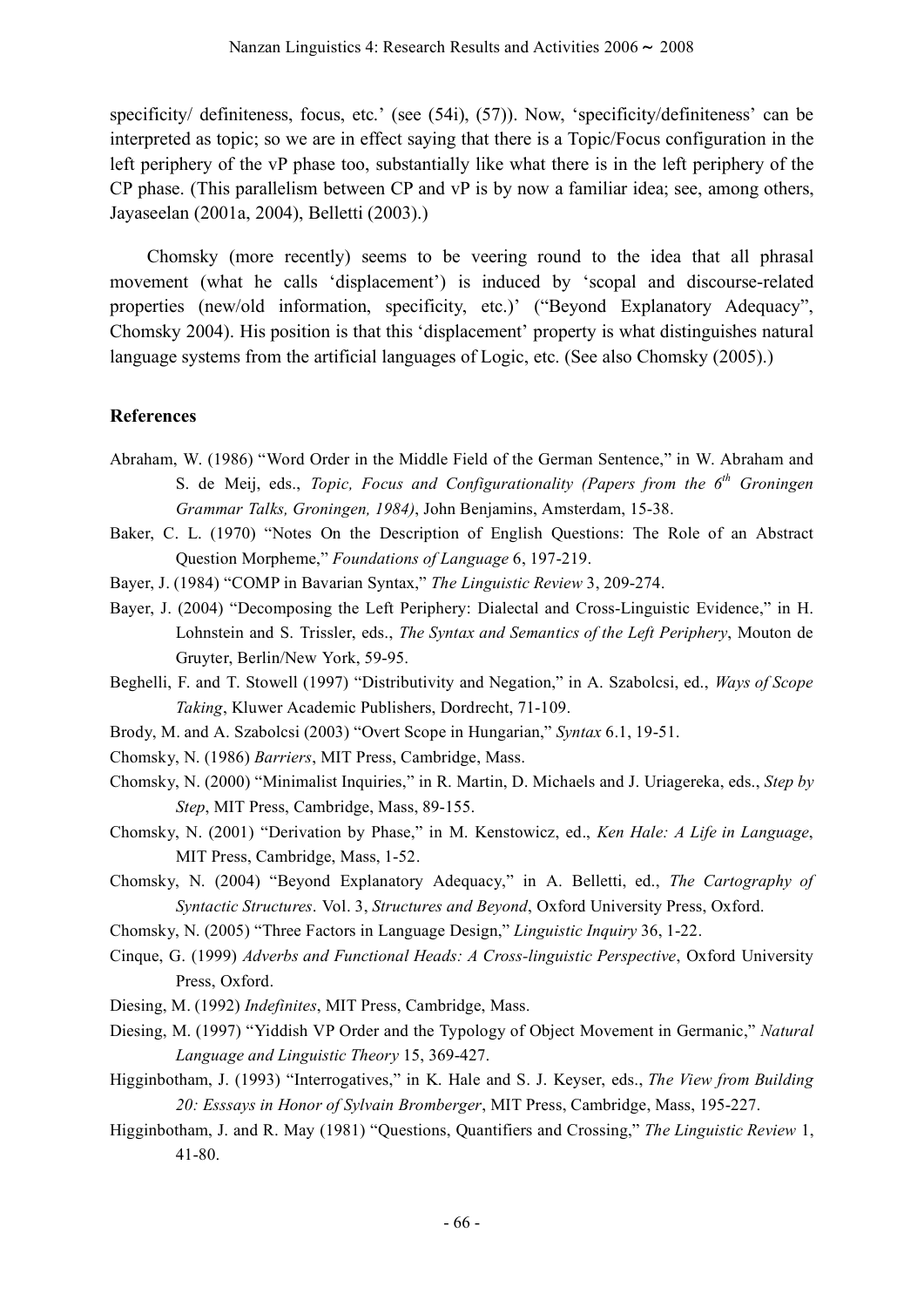- Hoekstra, E. (1993) "Dialectal Variation inside CP as Parametric Variation," in W. Abraham and J.Bayer, eds., *Dialektsyntax* (Special issue #5 of *Linguistische Berichte*), Westdeutscher Verlag,Opladen, 161-179.
- Jayaseelan, K. A. (1990) "Incomplete VP Deletion and Gapping," *Linguistic Analysis* 20, 64-81.
- Jayaseelan, K. A. (1996) "Question-word Movement to Focus and Scrambling in Malayalam," *Linguistic Analysis* 26, 63-83.
- Jayaseelan, K. A. (1999) "A Focus Phrase above vP," *Proceedings of the Nanzan GLOW*, Nanzan University, Nagoya, 195-212.
- Jayaseelan, K. A. (2001a) "IP-internal Topic and Focus Phrases," *Studia Linguistica* 55, 39-75.
- Jayaseelan, K. A. (2001b) "Questions and Question-Word Incorporating Quantifiers in Malayalam," *Syntax* 4.2, 63-93.
- Jayaseelan, K. A. (2003) "Question Words in Focus Positions," in P. Pica and J. Rooryck, eds., *Linguistic Variation Yearbook*, Vol. 3, John Benjamins, Amsterdam, 69-99.
- Jayaseelan, K. A. (2004a) "Question Movement in Some SOV Languages and the Theory of Feature Checking," *Language and Linguistics* 5, 5-27.
- Jayaseelan, K. A. (2004b) "Comparative Morphology of Quantifiers," Paper presented at the Conference on 'Strategies of Quantification,' University of York, July 2004.
- Jayaseelan, K. A. (2005) "Remnant Movement and Word Order," Paper presented at the  $5<sup>th</sup>$  Asian GLOW Colloquium, Jawaharlal Nehru University, New Delhi, October 2005.
- Julien, M. (2002) *Syntactic Heads and Word Formation: A Study of Verbal Inflection.* Oxford University Press, New York.
- Karimi, S. (1999) "A Note on Parasitic Gaps and Specificity," *Linguistic Inquiry* 30, 704-713.
- Kayne, R. (1994) *The Antisymmetry of Syntax*, MIT Press, Cambridge, Mass.
- Kayne, R. (1998) "Overt vs. Covert Movement," *Syntax* 1, 128-191.
- Koopman, H. and A. Szabolcsi (2000) *Verbal Complexes*, MIT Press, Cambridge, Mass.
- Lasnik, H. (1995) "A Note on Pseudogapping," in R. Pensalfini and H. Ura, eds., *Papers on Minimalist Syntax (MIT Working Papers in Linguistics* 27*)*, Department of Linguistics and Philosophy, MIT, 143-163.
- Lasnik, H. (1999) "On Feature Strength: Three Minimalist Approaches to Overt Movement," *Linguistic Inquiry* 30, 197-217.
- Lenerz, J. (1977) *Zur Abfolge Nominaler Satzglieder im Deutschen.* (Studien zur deutschen Grammatik 5). Tubingen, Narr.
- Ndayiragije, J. (1999) "Checking Economy," *Linguistic Inquiry* 30, 399-444.
- Reinhart, T. (1981) "A Second COMP Position," in A. Belletti, L. Brandi, and L. Rizzi, eds., *Theory of Markedness in Generative Grammar*, Scuola Normale Superiore, Pisa.
- Rizzi, L. (1997) "The Fine Structure of the Left Periphery," in L. Haegeman, ed., *Elements of Grammar. Handbook of Generative Syntax*, Kluwer Academic Publishers, Dordrecht. 281- 337.
- Sag, I. (1976) *Deletion and Logical Form,* Ph.D. dissertation, MIT.
- Sauerland, U. (1998) "Erasability and interpretation," Ms. Kanda University of International Studies.
- Sportiche, D. (1988) "A Theory of Floating Quantifiers and Its Corollaries for Constituent Structure," *Linguistic Inquiry* 19, 425-449.